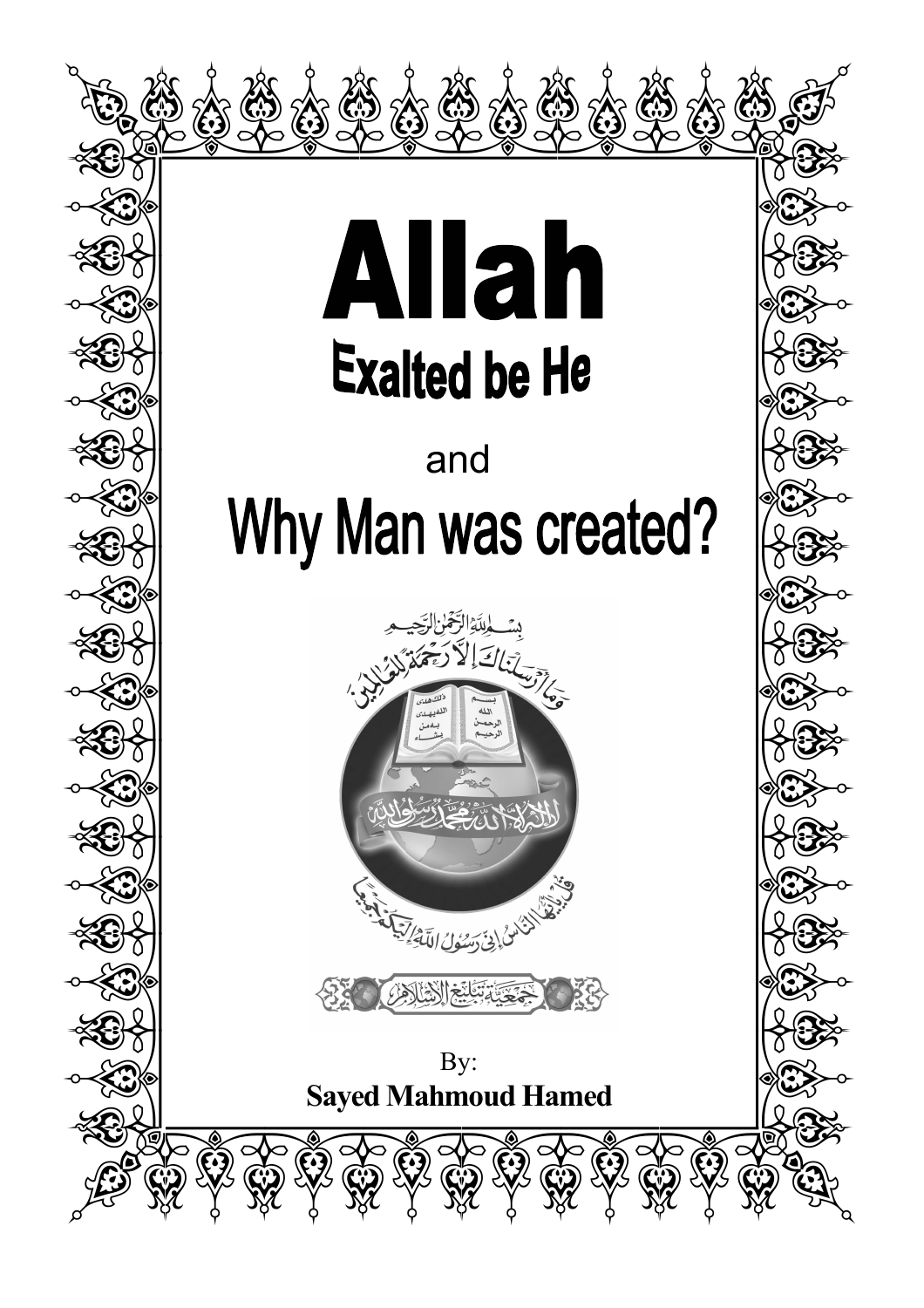QWWWWWWWWWWWWWWWWWWWWWWWE

- $A \rightarrow 1$ . In the name of Allah, the Most and Ever Merciful.
- 2. All Praise and Thanks be to Allah, the Lord of Alamin A D 2. All Praise and Thanks be to Allah, the Lord of Alamin (mankind, jinn and all that exists).
- $\begin{array}{c|c}\n\downarrow\n\downarrow\n\downarrow\n\downarrow\n\end{array}$  3. The Most and Ever Merciful. 3. The Most and Ever Merciful.
- 4. The Only Owner (and the Only Ruling Judge) of the Day of Recompense (i.e. the Day of Resurrection)<br> $\begin{array}{c} 888 \ \hline 1882 \end{array}$ 4. The Only Owner (and the Only Ruling Judge) of the Day of Recompense (i.e. the Day of Resurrection)
- $\mathbb{R}$  5. You (Alone) we worship, and You (Alone) we ask for help  $\mathbb{R}$  $\mathbb{R}$  (For each and every thing).<br>  $\mathbb{R}$  6 Guide us to the Straight Way 5. You (Alone) we worship, and You (Alone) we ask for help (For each and every thing).
	- 6. Guide us to the Straight Way.
- **A set also be used to the Straight Way**.<br>A discrept *The Way of Those on whom You have bestowed Your Grace*.  $\frac{1}{200}$  and the way of those who earned Your Anger (i.e. those whose intentions are perverted: they Know the Truth, yet do  $\frac{1}{20}$  not follow it), nor of those who went astray (i.e. those who have lost the (true) knowledge, so they wander in error and  $\begin{array}{c}\n\text{and} \\
\text{are not guided to the Truth)}\n\end{array}$ 7. The Way of Those on whom You have bestowed Your Grace, not (the way) of those who earned Your Anger (i.e. those whose intentions are perverted: they Know the Truth, yet do not follow it), nor of those who went astray (i.e. those who have lost the (true) knowledge, so they wander in error and are not guided to the Truth).

Meaning of the chapter of the Opening of the Noble Qur'an) (Meaning of the chapter of the Opening of the Noble Qur'an)

ZXXXXXXXXXXXXXXXXXXXXXXXC

Praise be to Allah, Lord of Alamin (mankind, jinn and all that exists), and peace and blessings be upon Prophet Muhammad the noblest of all messengers, his relatives, all his friends and whoever calls for his message to the Day of Recompense …

Conveying Islamic Message Society has received from some Muslims in the European countries questions asked by the so- called Christian missionaries. Those questions are:

- 1. Who is Allah?
- 2. How to reach Allah and how to be faithful to Him?
- 3. What is the way to paradise?
- 4. Have you done all the deeds necessary to enter paradise?
- 5. How then do we enter paradise by His grace and mercy only?
- 6. How can Allah be merciful and just at the same time?

These questions were concluded by the statement "Jesus is God's Sacrifice"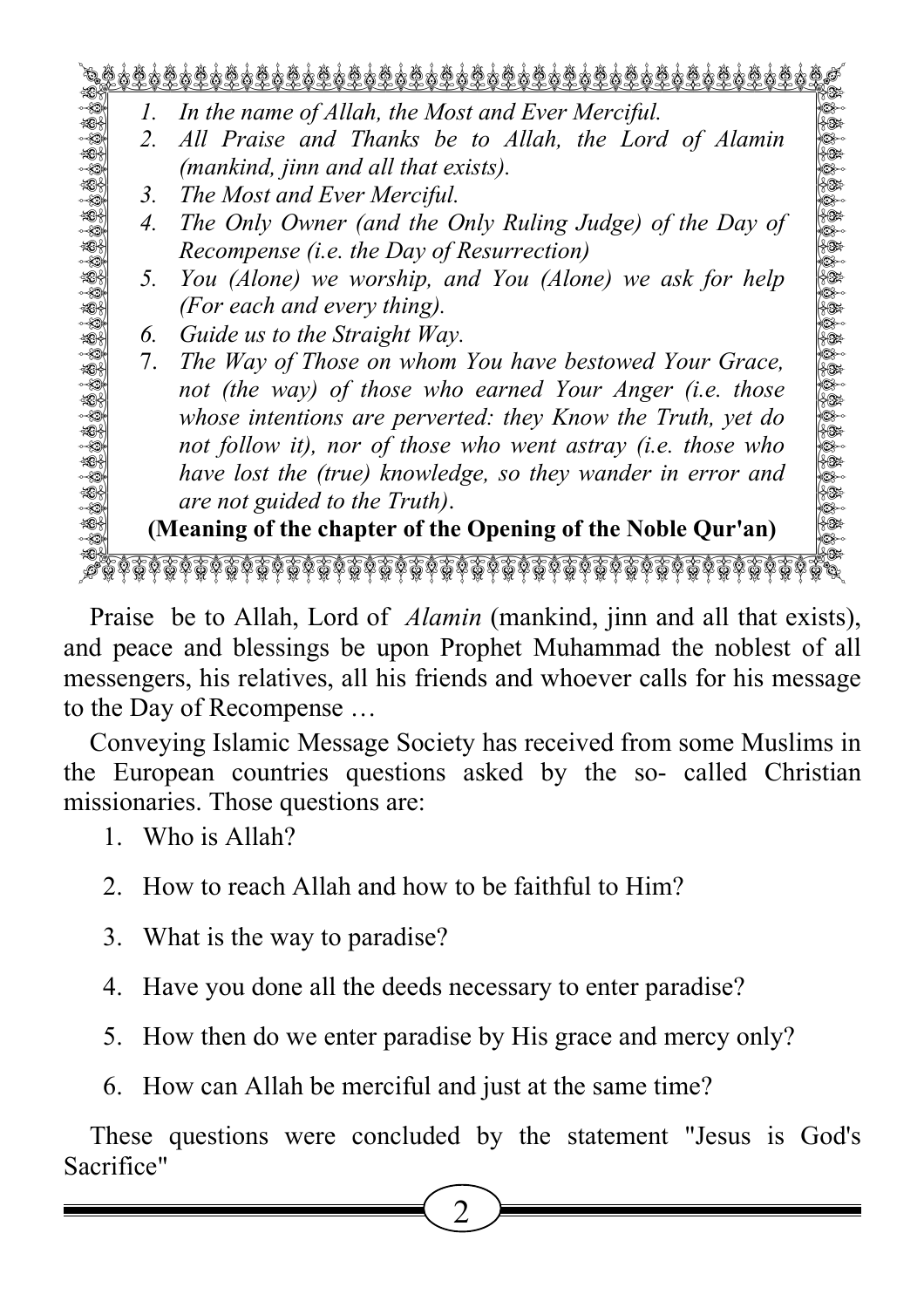Due to the fact that chapter of the Opening answered most of these questions, I started my answer mentioning it. The Prophet (Peace and blessings of Allah be upon him) said about it," It is the greatest chapter in the Qur'an." narrated by AL-Bukhary. Also, the Prophet (Peace and blessings of Allah be upon him) said," I swear by the One who holds my life in His hand no chapter was revealed in the Torah, Gospel, Psalms, or Furquan that is equal to it."(i.e. chapter of the Opening).

#### Question One: Who is Allah?

Allah (Exalted be He) whose name is mentioned in the beginning of the chapter and then repeated again in the verse (thanks be to Allah) illustrates us His Proper name. This is the name of One, Who has the truthful existence and Who deserves to be worshipped and to hold names and titles of perfection cited in the Qur'an.

Allah exclusively holds that name (Exalted be He). Hence, Allah assigned it for declaring His Oneness and yielding to Him. This privilege is also given for His Most beautiful names. These names are traits which man should follow according to His instinct. The Most beautiful names were listed in the hadith " Allah's Apostle said, "Allah has ninety-nine Names, one-hundred less one; and he who counts them all will enter Paradise." (To count something means to know it by heart.), narrated by Al-Bukhary)

The names with which people are familiar are mentioned in a hadith narrated by El-Termedhy,"He is Allah, and there is no god but He, The Most Merciful, The Ever Merciful, The Sovereign, The All-Holy, The Source of Peace, The Source of Security, The Predominant, The All-Mighty, The Compeller, The Most Proud, The Creator, The Inventor out of Naught, The Bestower of Forms, The Oft-Forgiver, The Subjugator, The Great Bestower, The All-Sustainer, The Opener of Graces Doors, The Omniscient, The Withholder, The Enlarger, The Demoter, The Promoter, The Honorer, The Humiliator, The All-Hearer, The All-Seer, The Judge, The Just, The Most Courteous, The All-Aware, The Most Forbearer, The Tremendous, The All-Forgiver, The Appreciator, The Most Eminent, The Great, The All-Preserver, The All-Maintainer, The All-Reckoner, The Majestic, The Most-Generous, The Watchful, The Responsive, The All-Embracer, The All-Wise, The Affectionate, The Glorious, The Rescurrector, The Witness, The Truth, The Trustee, The Almighty, The Firm, The Protecting Guardian, The Praiseworthy, The All-Counter, The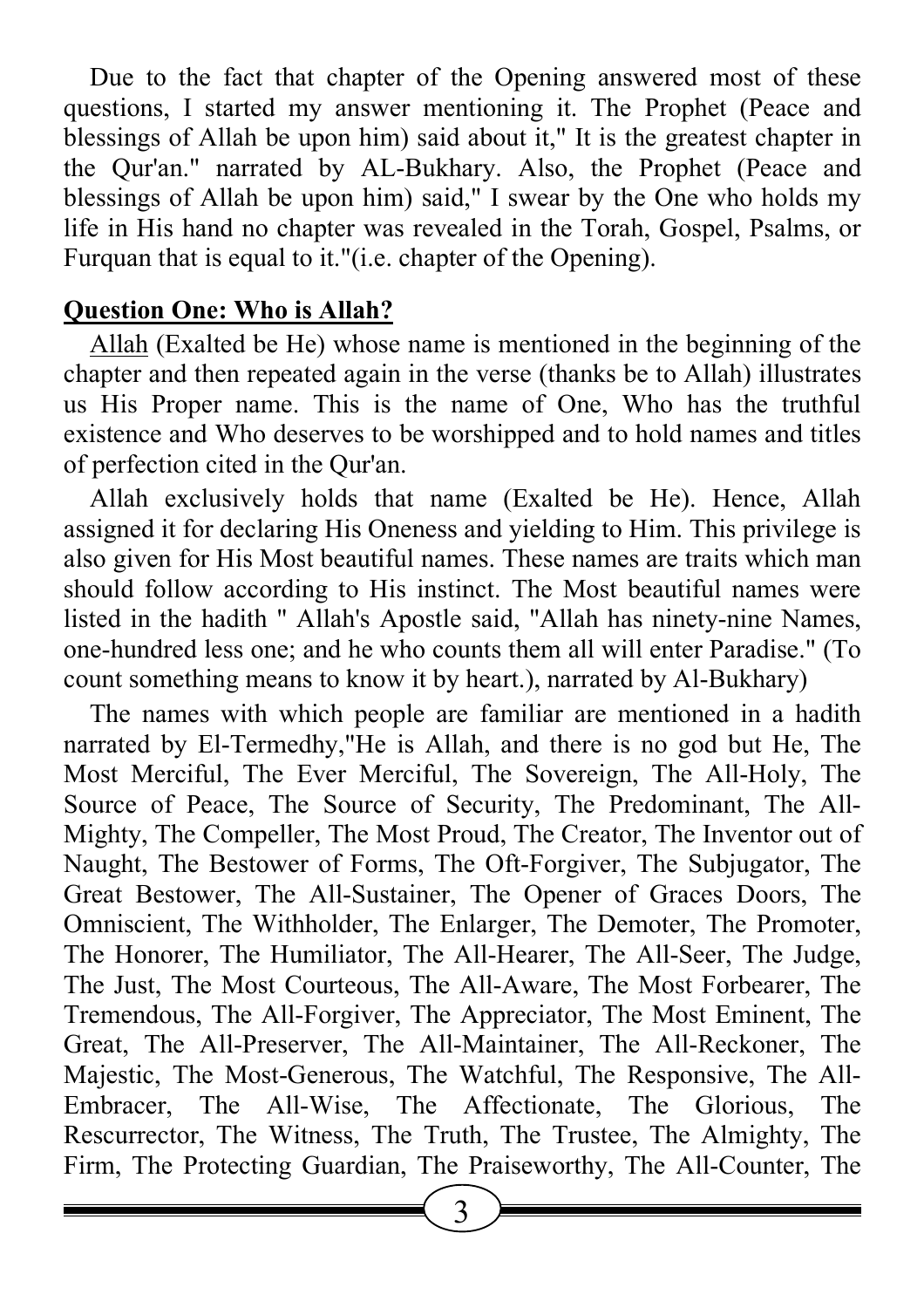Originator, The Restorer, The Giver of Life, The Annihilator, The Eternal Alive, The Self-Subsistent, The All-Finder, The Glorious, The One, The Besought of All, The Most-Able, The Most-Powerful, The Advancer, The Delayer, The First of Everything, The Last of Everything, The Manifest, The Immanent, The Governor, The Most Exalted, The Benevolent, The Acceptor of Repentance, The Avenger, The Pardoner, The Most Compassionate, The Eternal Owner of Sovereignty, The Lord of Majesty and Honor, The Equitable, The Gatherer, The Rich Self Sufficient, The Enricher, The Preventer, The Harm-Inflector, The Beneficent, The Light, The Guide, The Great Innovator, The Everlasting, The Supreme Inheritor, The Sage, The Most-Patient."

Some other scholars mentioned other names cited in the Qur'an and the sunna. Among such names are The Lord, The Surrounder, The Sufficient, The Near, The Helper, The Grace Giver, The Beautiful, The One, The God, The Everlasting, The Frank, The Bestower of Favors, The Owner of High Ranks….

Most of the scholars agreed that the number of names exceeds ninetynine. El-Nawawy mentioned that the meaning intended of this hadith is to tell that the one who knows these ninety-nine names off by heart shall enter Paradise. This does not mean that Allah does not have other names that are not mentioned. This fact is further reinforced by the hadith narrated by Ahmad," No one ever afflicted with grief or worry and supplicates to Allah saying, 'Oh, Allah, I am Your slave, son of Your slave, and Your bondmaid. My forelock (i.e. my whole affair) is in Your Hand; I am destined to witness what You will; just is what You destine me to. I beseech You with every name You hold, with which You named Yourself, which You inspired one of Your creatures, revealed in Your Book, or took exclusive knowledge of, to make the Great Qur'an the revival of my heart, light of my chest, relief of my sorrow, and a means to rid me of my worry' but gets responded to by Allah for what he called for compensating him with relief."

These names can be divided into:

1- Names of Monotheism Sanctification and Uniqueness, such as: The One, The Eternal, The First and The Last, The Manifest and The Hidden.

2- Names of Divinity and Deity, such as: Lord, God, The Constraining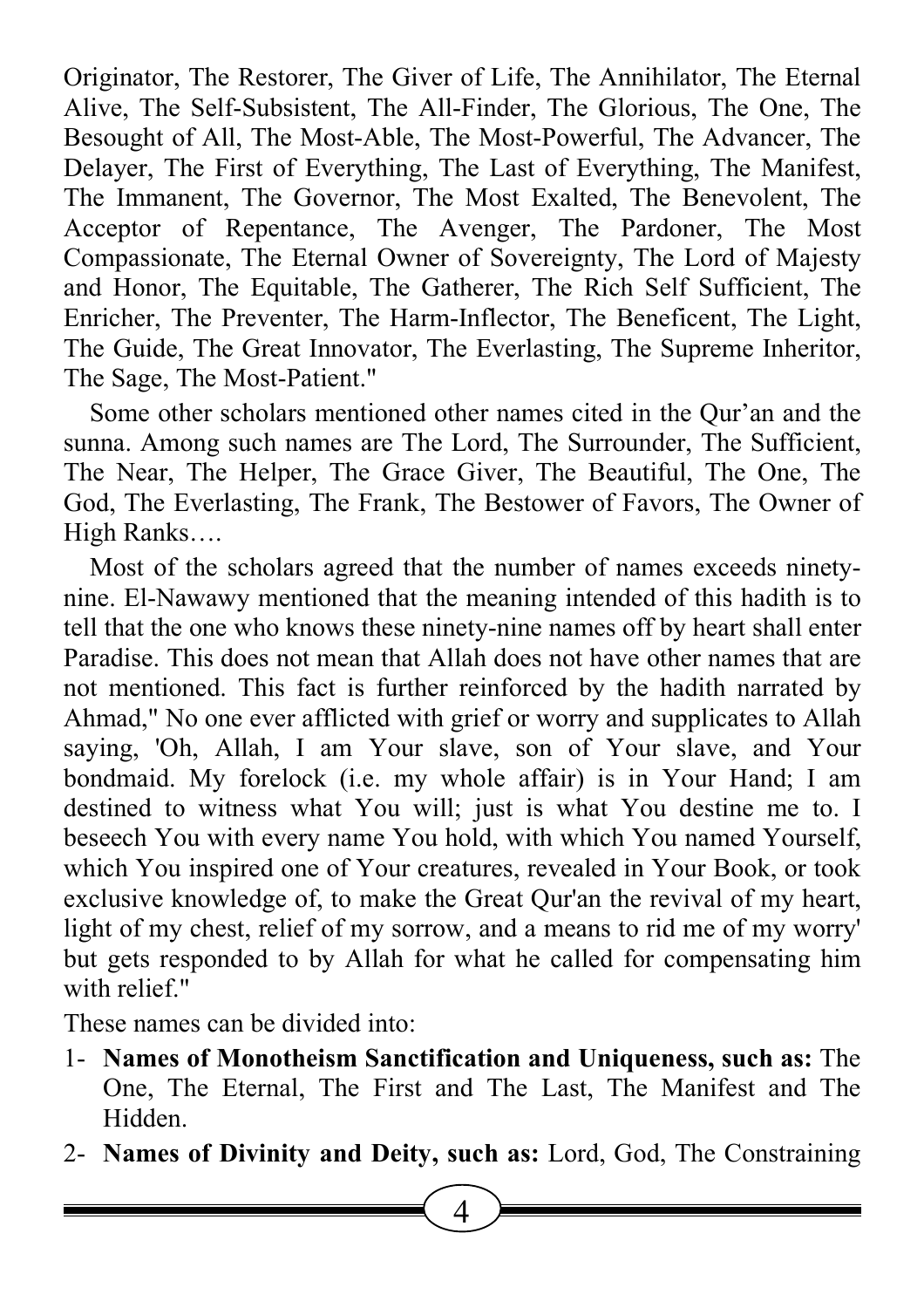and The Munificent, The Honourer and The Humiliator, The Giver of Life and The Giver of Death

- 3- Names of Sanctification and Greatness, such as: The Holy, The Peace Giver, The All-Knowing, The Independent, The Truth, The Judge, The Just, The Light, The Beauty.
- 4- Names of Greatness and Pride, such as: The Sovereign, The All-Mighty, The Avenger, The Eternal Owner of Sovereignty, The Lord of Majesty and Honor, The Compeller, The Predominant, The subjugator, The Tremendous, The Most-Eminent, The Great and The Majestic.
- 5- Names of Creation and Creativity, such as: The Creator, The Inventor, The Fashioner, The Incomparable.
- 6- Names of Generosity and Grace, such as: The Merciful, The Compassionate, The Oft-Forgiving, The Gracious, The Acceptor of Repentance, The Bestower, The Provider, The Most Forbearing, The Preserver, The Responder, The Benevolent, The Protector, The Guide.
- 7- Names of Perfection, such as: The All-Knowing, The All-Hearing, The All-Seeing, The Reckoner, The Living, The Self-Subsisting, The Light, The Inheritor, The All-Sage.

These names embrace the best meanings and most perfect traits; they typically correspond to what Allah describes Himself:"His is the highest description (i.e. none has the right to be worshipped but He, and there is nothing comparable unto Him) in the heavens and in the earth. And He is the All-Mighty, the All-Wise."(Meaning of the Noble Qur'an 30:27). The first two words of the chapter of the Opening denote both meanings :" All the praises and thanks be to Allah"

Ibn Katheer cited that Allah (Exalted be He) started His Book with thanks and praise. Also, He started His creation with thanks and praise: "All praises and thanks be to Allah, Who (Alone) created the heavens and the earth, and originated the darkness and the light, yet those who disbelieve hold others as equal with their Lord."(Meaning of the Noble Qur'an 6:1) He also ended existence with thanks and praise: "And you will see the angels surrounding the Throne (of Allah) from all round, glorifying the praises of their Lord (Allah). And they (all the creatures) will be judged with truth, and it will be said. All the praises and thanks be to Allah, the Lord of the 'Alamin (mankind, jinns and all that exists)."(Meaning of the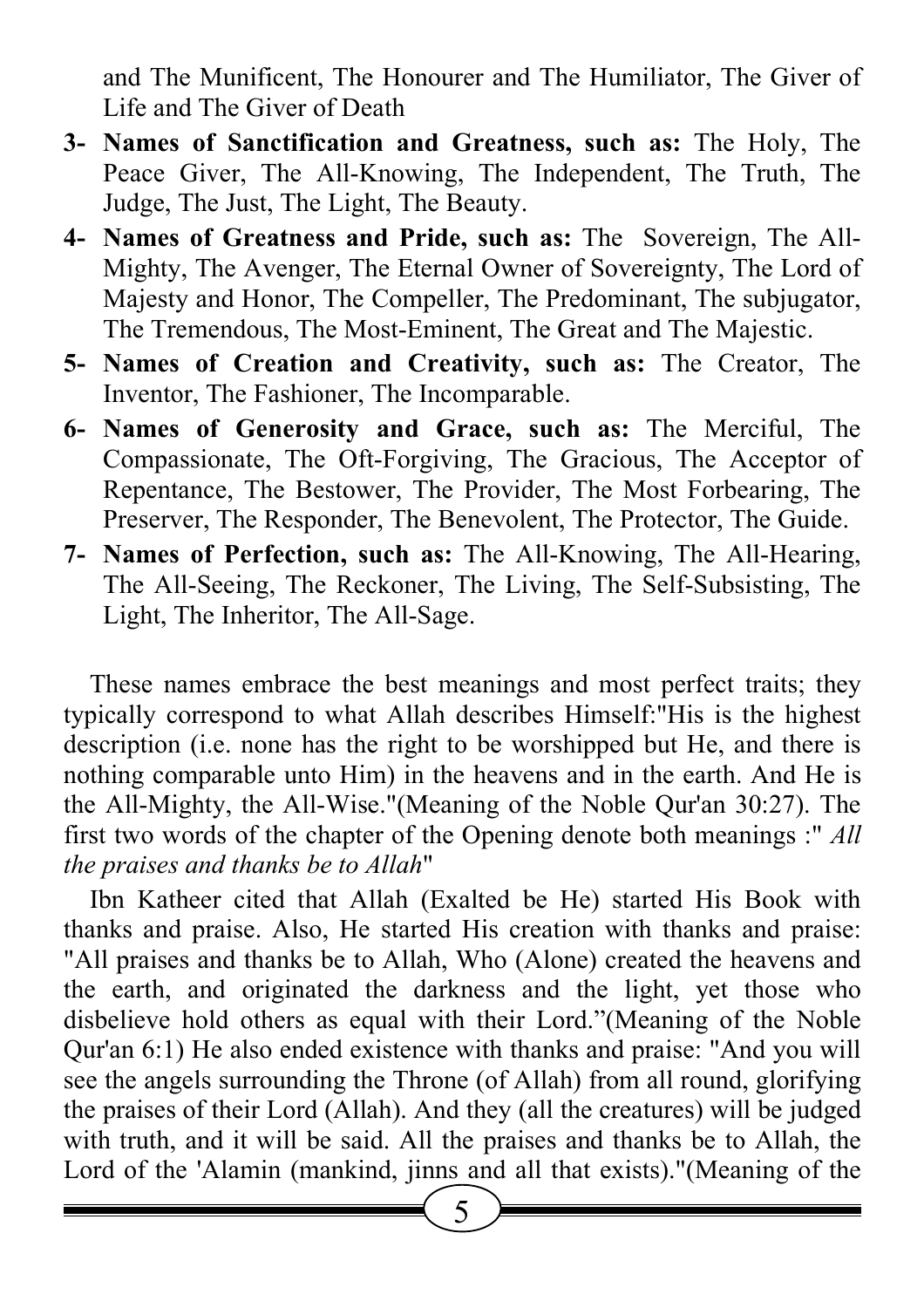Noble Qur'an 39:75).Allah, furthermore, thanked himself in the worldly life and the last one:" And He is Allah; La ilaha illa Huwa (none has the right to be worshipped but He). His is all praise, in the first (i.e. in this world) and in the last (i.e. in the Hereafter). And for Him is the Decision, and to Him shall you (all) be returned." (Meaning of the Noble Qur'an 28:70).This is what the Prophet (peace and blessings of Allah be upon him) taught Muslims to supplicate in their prayers: "Oh, Allah, to You are thanks and praise that would fill the heavens, the earth, what is between them, and whatsoever You will."This is also the first supplication for the believers in Heavens:" Their way of request therein will be Subhanaka Allahumma (Glory to You, O Allah!) and Salam (peace, safe from each and every evil) will be their greetings therein (Paradise)! and the close of their request will be: Al-Hamdu Lillahi Rabbil-'Alamin [All the praises and thanks are to Allah, the Lord of 'Alamin (mankind, jinns and all that exists)]."(Meaning of the Noble Qur'an 10:10.Whenever they supplicate Allah or glorify Him, they conclude their prayers with thanks and praise. To Allah Lord of 'Alamin.

Eltermidhy narrated through Gabir Ibn Abd-Ellah (may Allah be pleased with them) that the Prophet of Allah said," the best remembrance of Allah is saying lailaha illa Allah (no god deserves to be worshipped but Allah) and the best supplication is Alhamdulillah( thanks and praise be to Allah)." Ibn Gareer El-Tabary said," Saying Alhamdulillah is praise for Allah with His most beautiful names and most noble traits."

In Ibn Maja Hadeeth collection, Ibn Omar (may Allah be pleased with them) narrates that the Messenger of Allah told them, " A slave of Allah once said (Oh, Allah to You are thanks that would suit the majesty of Your Face and the greatness of Your Sovereignty)." Hence, it confused the two angels, not knowing what to record. They, then, ascended to the heavens and said:"' Oh our Lord, your slave had said what we did not know how to record'. Allah asked-whereas He best knows- 'What did he say?' They said, ' Oh, Lord, he said (Oh, Allah to You are thanks that would suit the majesty of Your face and the greatness of Your sovereignty)'.Allah said, ' Record it as My slave had said until he meets me so that I reward him for this.'"

Therefore, we may understand that this word, being so problematic for the two angels, must have contained too much praise to God for them to fathom – considering the limits of their knowledge of God's Divine Names.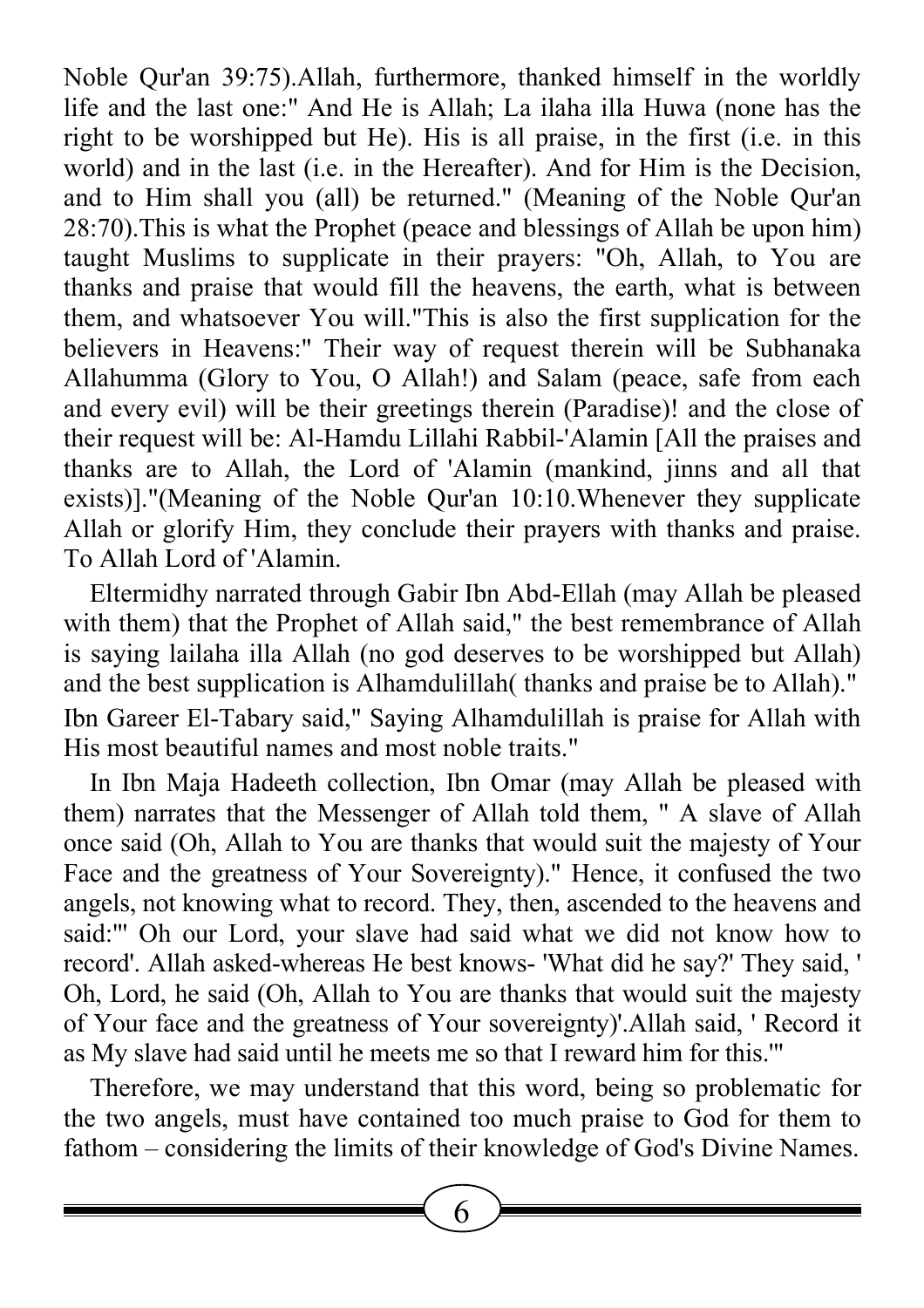So "Al Hamdulillah" comprises his deity to all Heavens and creation. And thus, it was right of Ibn Garir El Tabari to say, "Al Hamdulillah" is a eulogy of God with his divine names and eminent qualities." That's why the praise comprised both the worldly life and the Hereafter, and perfectly matched God's supremacy and sublimity.

Those who would trace the Qur'anic verses carrying the name "Al Hameed"(The Praiseworthy) can see that this name has paired with some divine names; like "Al Ghanei"(The Self-Sufficient) in ten verses and that shows that His praise-Exalted be He- stems from his Supreme Beings to Himself.

In the verse" They said: "The Mercy of Allah and His Blessings be on you, O the family [of Ibrahim (Abraham)]. Surely, He (Allah) is All-Praiseworthy, All-Glorious." (Meaning of the Noble Qur'an11:73) one can find that the two qualities of praising and glorifying entail Allah's mercy and blessings upon them. In the verses " And they are guided (in this world) unto goodly speech (i.e. La ilaha ill-Allah, Alhamdu lillah, recitation of the Quran, etc.) and they are guided to the Path of Him (i.e. Allah's Religion of Islamic Monotheism), Who is Worthy of all praises. "(Meaning of the Noble Qur'an 22:24), "And those who have been given

knowledge see that what is revealed to you (O Muhammad SAW) from your Lord is the truth, and guides to the Path of the Exalted in Might, Owner of all praise. "(Meaning of the Noble Qur'an 34:6),Al Hameed's path is the right path that comprises all the virtues and high rank qualities, and the referential meaning of the Divine Names.

Al-Manar interpretation of the Qur'an states that Allah praises Himself with what He taught His servants. He has proved that all qualities of Supreme Perfection belong to Him.

Imam Ibn Taymeya said that God is to be praised for his divine names, eminent qualities, and his creation in the worldly life and the Hereafter, so He said: "And say: 'All the praises and thanks be to Allah, Who has not begotten a son (nor an offspring), and Who has no partner in (His) Dominion, nor He is low to have a Wali (helper, protector or supporter). And magnify Him with all the magnificence, [Allahu-Akbar (Allah is the Most Great)].'" "(Meaning of the Noble Qur'an 17:111). Also, what supports this meaning is the verse:" All praises and thanks be to Allah, Who (Alone) created the heavens and the earth, and originated the

 $\sqrt{7}$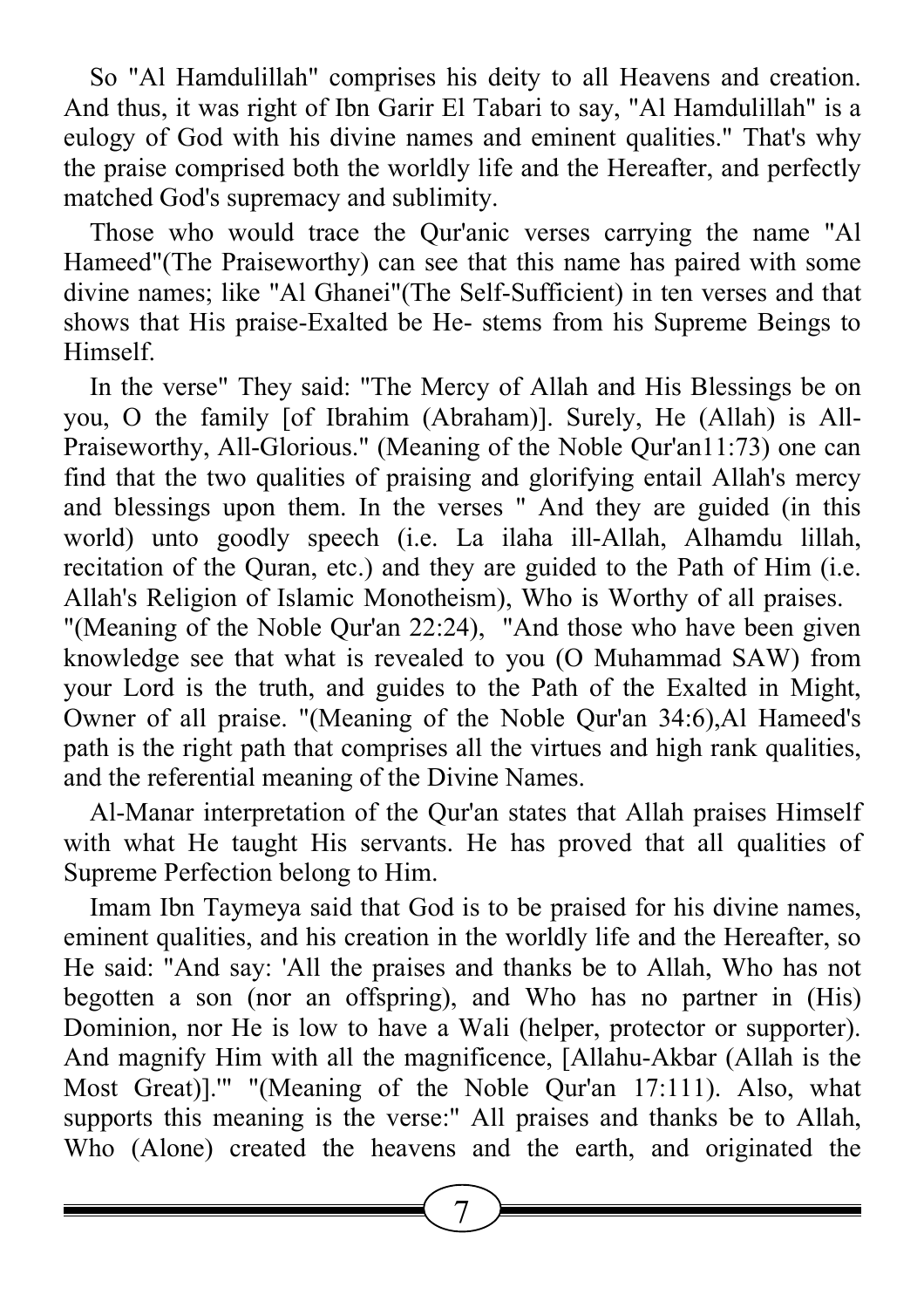darkness and the light, yet those who disbelieve hold others as equal with their Lord. " .(Meaning of the Noble Qur'an 6:1)

God's being can be known through His word: "Al Hamdulellah". So the question is how those who worship an idol, an animal, a human, or claim themselves to be a god could feel all this perfection and sublimity???!

Idols were made out of rocks by their worshipers, and both Abraham and Muhammad (peace and blessings of Allah be upon them) broke them. Animals, including cows glorified and worshiped by some Indians, are slain and eaten with no power to these cows over nothing.

Moreover, those who claim that Jesus (peace be upon him) is a god or the son of God seem to forget that Jesus ate, drank and discharged wastes just like any human. Plus, and according to deviated books, at the end of his life people insulted him, spitted on him, hit him, and put a thorny diadem on his head; beside the claimed crucifixion that ended his life. The truth, however, is that Judah was the one who was really crucified – according to the Gospel of Barnaba.

Surprisingly enough, one sees after that that those who belong to this belief eat Jesus' flesh and drink his blood -as they believe- and thus they discharge that as excrement and urine. So how can a human be worshiped rather than Allah unless by those mentioned at the end of Surat Al Fateha who went astray?

 Though the word "Al Hamd" comprises God's perfect qualities, it is further defined in the verse: "All thanks and praise be to Allah, Lord of the worlds". Here there is the term "Lord of the worlds" and the word "rab" in Arabic is derived from the Arabic term for education……

This word, moreover, cannot be used with the definite article unless to refer to God, the Creator and the Controller of everything. That's why the word "the worlds" was mentioned with "rab"(that means Lord), and "the worlds" means all creation.

So the creation is the whole existence with all the Heavens, land, galaxies, planets, moons, things, plants, animals, water, human, and demons, and also what's in life and the Hereafter. Allah created all that and the rules for this creation, and even for any kind of creation not existing till now. That's why, praising God comprises all these elements of creation as Prophet Muhammad (peace and blessings of Allah be upon him) said: " Oh, Allah our Lord, to You are thanks that fill the heavens, the earth, what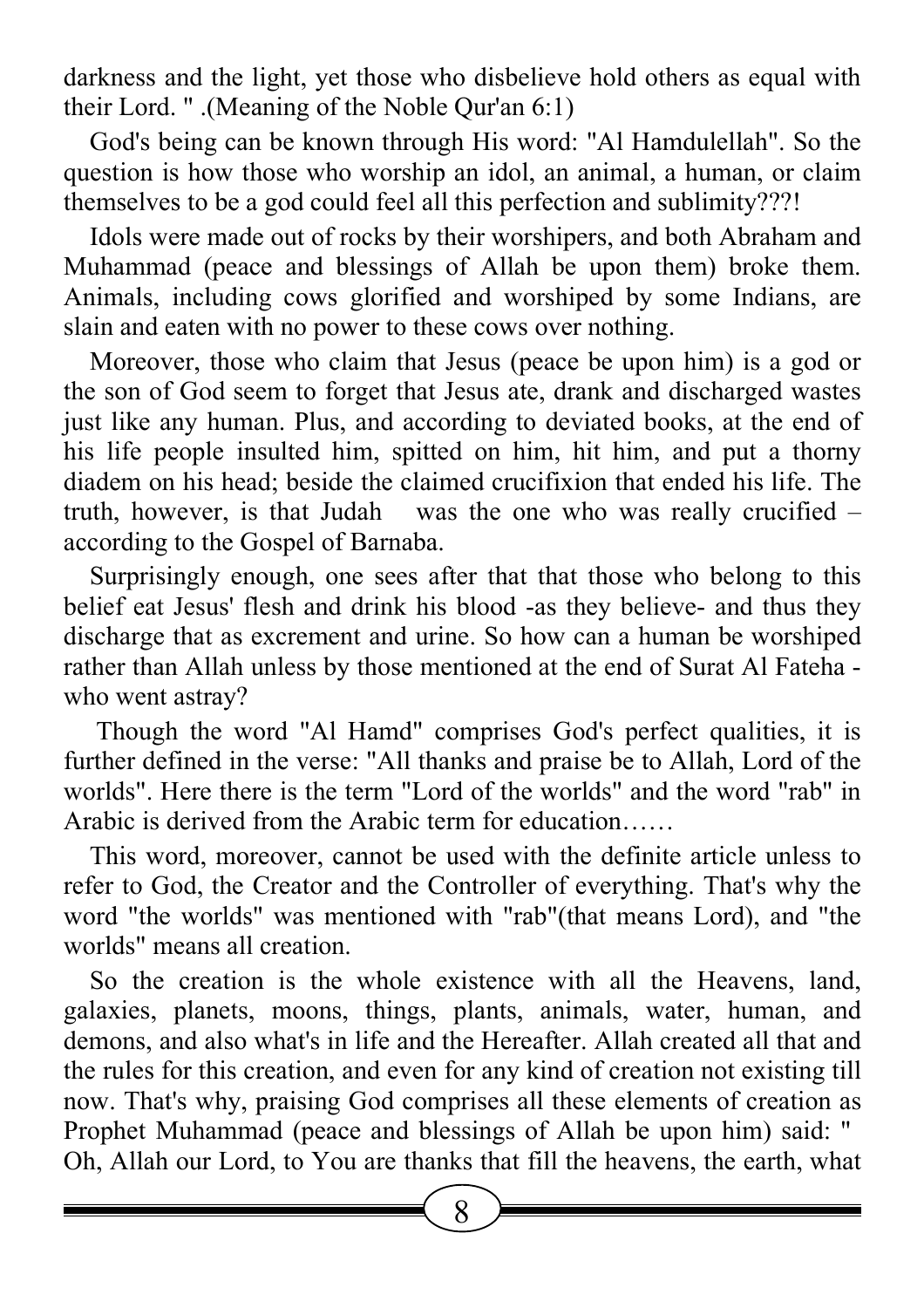is between them and what You will of any other things."

This is the first verse of Surat Al-Fatiha (chapter of the Opening):" All thanks and Praise be To Allah Lord of the Worlds". How can this verse be comprehended?

- 1) Shall we comprehend it as a start with thanking Allah as the Lord and God of the worlds? Is that to cover both concepts? The worlds are everything but Him(the skies, the earths, time, place, The Throne, its bearers, angels, messengers and all kinds of creation including the inanimate objects, animals and humans starting from the atom and what is even smaller until we reach the whole universe that is governed by Allah.
- 2) Or as a start with the worlds in regard to Allah's lord hood and godhood while we are indulged in His praise and thanks?
- 3) Or with a comprehensive concept putting in consideration Allah's majesty over His Throne (in the manner that suits Him) while Your place is under the Throne with your heart prostrating to Allah and your mind and sight focus on the signs of His ability since the first moment the universe started until the doom of this universe and until those who are destined to Paradise enter there and those destined to Hellfire also enter there?
- 4) Or in the field of the human epicycle if you start from under the Throne giving praise to the Supreme Being- Allah- rotating around the universe seeing Allah's name in each and every atom then coming back to prostrate again under the Throne for praise and thanks?
- 5) And if you put Allah into consideration, you should strip from the worldly universes and even from your self, so that you have nothing left to do but His praise and thanks.
- 6) He is the Lord of the Worlds. This obligates the following on you:
	- a- Absolute submission to Him and His fate since everything is in His Hands.
	- b- Praying only for Him not asking any other one.
	- c- His continuant mentioning asking Him not to assign our affairs to ourselves but to make Him empowered to carry out our whole issue. (in the worldly life, in the grave life, in the Judgment Day scenes and after you enter Paradise.) Allah states: " and the close of their request will be: Al-Hamdu Lillahi Rabbil-'Alamin [All the praises and thanks are to Allah, the Lord of 'Alamin (mankind, jinns and all that exists)]. "(Meaning of the Noble Qur'an 10:10).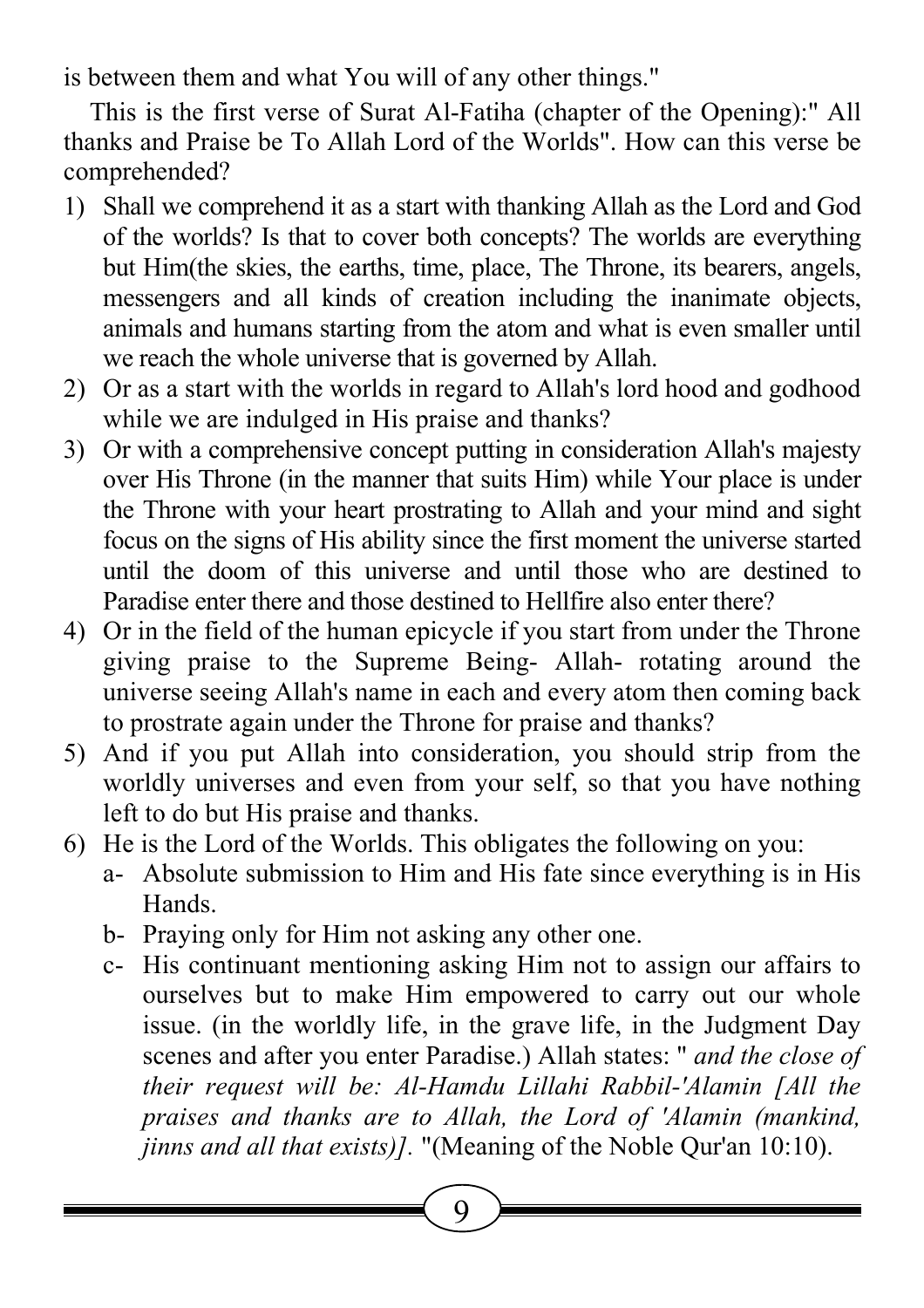If you are present in all your affairs whether in the grave life, on the Day of Judgment, or in Paradise, you are then going through the Divine Names and getting acquainted to them; you pray with these names and try to adjust your manners to them according to your human nature.

This is the first verse of the Opening chapter; what has been mentioned demonstrates the Prophet's saying: "It is the greatest verse in the Qur'an", and " I swear with the One who holds my life that there is no chapter that is alike in the Qur'an, Torah, Gospel or Furkan." That is because through this verse you knew Allah with all His perfections. Also, the word"Al-'Alamin" (the worlds) encompasses the every existing item, starting from the beginning of creation until its end. This verse, therefore, includes both place and time. Where can we find a verse similar to it? Allah is most truthful as He states:" Say: "If the mankind and the jinns were together to produce the like of this Quran, they could not produce the like thereof, even if they helped one another."(Meaning of the Noble Qur'an 17:88)

Disbelievers confessed the miraculous nature of the Qur'an in spite of their vanity to accept the truth as a result of what the devil ruled amongst them. Al-Waleed ibn Al-Mogheera- one of the disbelievers of Mecca-said, " I swear by Allah, I have heard Muhammad's speech; it is the speech of neither humans nor jinn. It has sweetness and is covered by blessings. Its top is fruitful and its bottom is graceful. It goes above every speech and can never be surpassed breaking all what is underneath."

If the first verse of Al-Fatiha includes all the meanings mentioned in the Qur'an from its beginning to its end (in the book Introduction to Allah) stating the submission of the whole universe to His might, it shall be mentioned that the whole universe praises Him and prostrates to Him. This is what is stressed in the prostration verses in the Qur'an; they state that all that is in the universe prostrate to Allah including angels, people, the sun, the moon, the trees, the prophets and those who are near Him even the Throne Bearers and the angels around it. They also include all places and times like day and night even the great Throne.

This is what tells you that you are reading a divine book revealed to the Prophet (peace and blessings of Allah be upon him). As for the other books, you find but some superstitious stories like that of Samson, cruel verdicts and accusing the prophets of the worst crimes.

We have stated that the opening of the Qur'an includes an answer to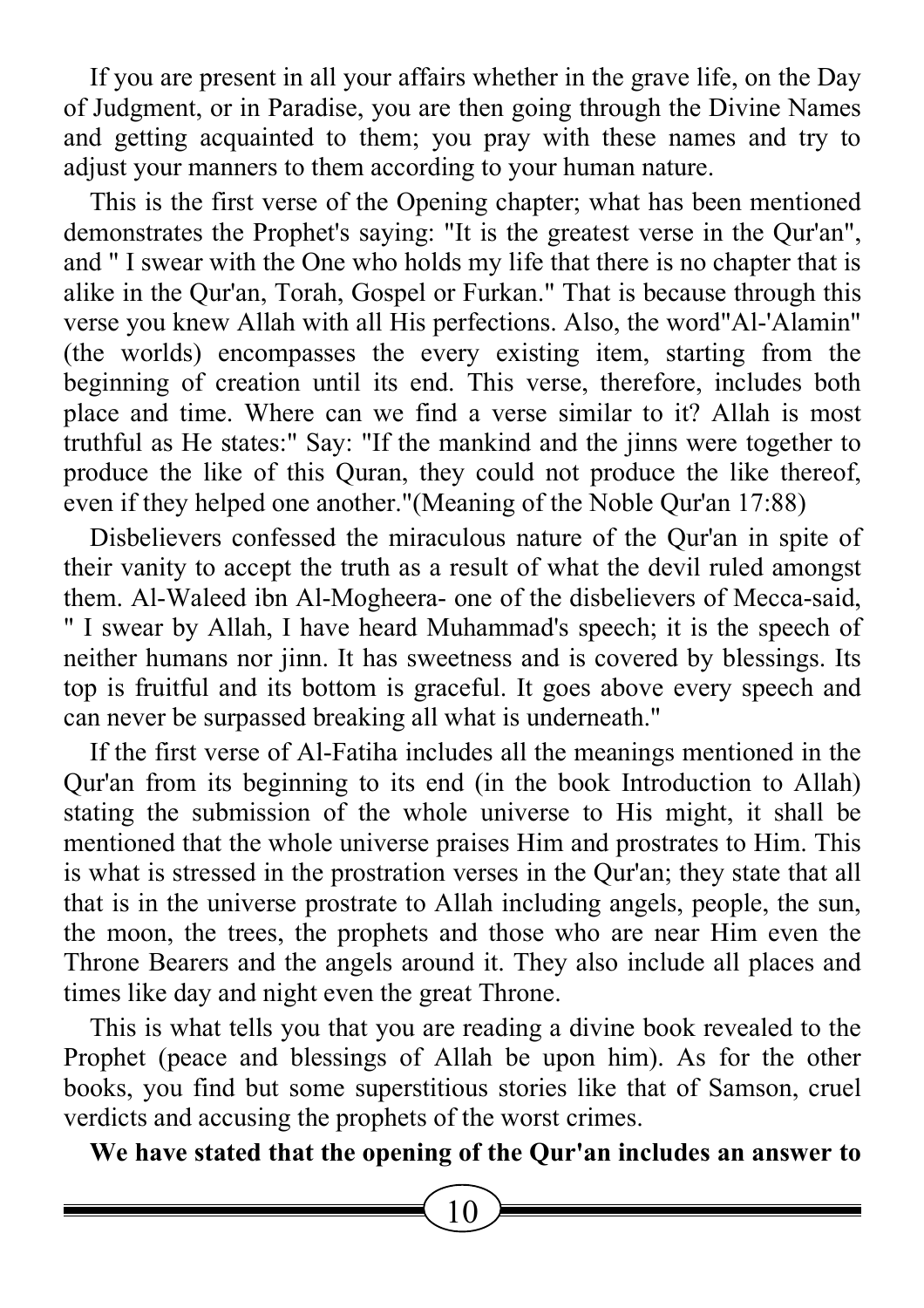### all questions. Now we will draw an analogy between its counterparts in the Christian books:

Matthew 6: 9-13 states:" Our Father which art in heaven, Hallowed be thy name. Thy kingdom come. Thy will be done in earth, as it is in heaven. Give us this day our daily bread. And forgive us our debts, as we forgive our debtors. And lead us not into temptation, but deliver us from evil"

The first fact that can be noticed in this text is that it did not mention the word (Lord) or (God), but mentioned "Our father". This term never suits Allah because it results from an intercourse between a man and a woman from which Allah disdains, added that this word is the reason for their going astray as they said( Christ is the Son of God). Nevertheless, the difference between (our fathers) and (Lord of the Worlds) is clear concerning the timing of sponsorship. A father's sponsorship starts since birth until man is adult- assuming that a father survives and that he is a man who bears his children's responsibility. As for the (Lord), his sponsorship goes on all over life's stages in the worldly life and the after one. Also, the word Al-'Alamin (the worlds) states that Allah has subjected to man all that exists to give an inclusive sense of sponsorship.

Also, "Thy kingdom come" inspires that Allah's kingdom is not settled at the time of speaking, that is why they are asking for its coming. That is complete falsehood since His kingdom is settled since the beginning of creation until He wills: "Thus did we show Ibrahim (Abraham) the kingdom of the heavens and the earth that he be one of those who have Faith with certainty." ( Meaning of the Noble Qur'an 6:75), and " So Glorified is He and Exalted above all that they associate with Him, and in Whose Hands is the dominion of all things, and to Him you shall be returned."(Meaning of the Noble Qur'an 36:83) Their asking, then, for God's mercy to come is but a plain underestimation for the divine merit of kingdom- exalted be Allah.

Then comes their fundamental demand in the prayer: "Give us this day our daily bread". It is so bewildering how much they care about their bellies foodstuff while in the Qur'an Surat Al-Fatiha states: "Guide us to the Straight Way. The Way of those on whom You have bestowed Your Grace, not (the way) of those who earned Your Anger, nor of those who went astray." This Straight Way is what leads a Muslim to happiness in the worldly life and in the Afterlife since it is the way of those Allah has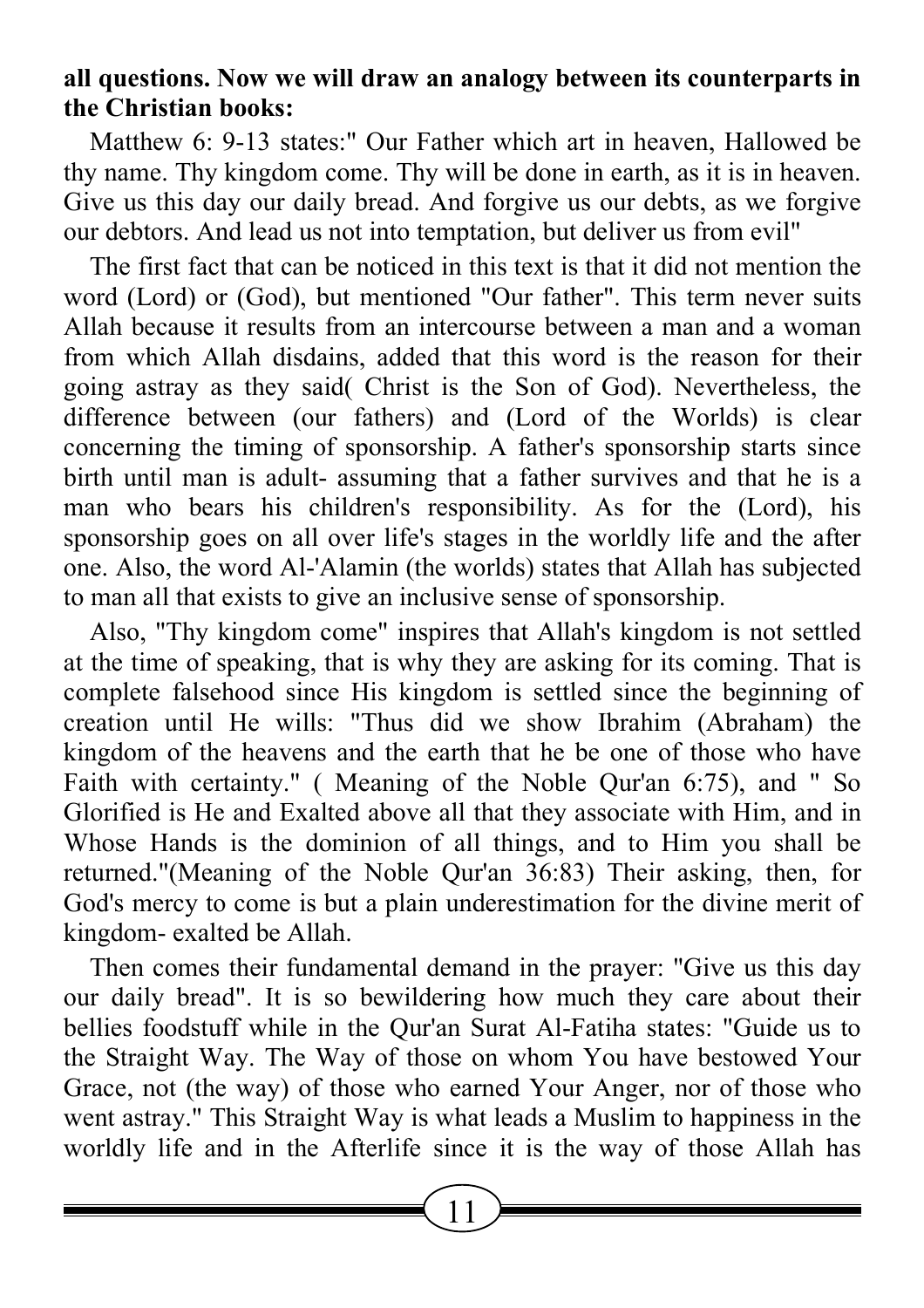bestowed His Grace like those mentioned in the verse: " then they will be in the company of those on whom Allah has bestowed His Grace, of the Prophets, the Siddiqun (those followers of the Prophets who were first and foremost to believe in them, like Abu Bakr As-Siddiq May Allah be pleased with him), the martyrs, and the righteous. And how excellent these companions are!" (Meaning of the Noble Qur'an 4:69).

"Guide us the Straight Way" may be the most important demand prayed for by Muslims since it is repeated in each rak'a performed in each prayer. This way extends to encompass all the stages of the life of man; it also includes following Allah's commands and avoiding what He prohibited whether in creed, acts of worship, behavior, dealings or habits.

Afterwards comes" The Way of those on whom You have bestowed Your Grace, not (the way) of those who earned Your Anger, nor of those who went astray." These are the kinds of people according with the Straight Way: those Allah has bestowed His Grace on are the Muslims who worshiped him calling no other god but Him following the path He ordered them to. (Those who earned His Anger) are those who had realized the way of truth, but went astray. As for (those who went astray) are the people who went against the instinct Allah had seeded within them and contradicted their reason worshiping other gods and following leaders other than the prophets of Allah.

These are yet some meanings of Al-Fatiha, which is also called Mother of the Qur'an; these meanings are supposed to help Muslims fathom their religion and Holy Book, and to convey these denotations to Nonmuslims.

We shall refer back to Surat Al-Fatiha when answering the rest of the questions together with demonstrating the nullity of the Christian saying "And forgive us our debts, as we forgive our debtors." in the section answering the question how Allah can be Just and merciful.

# The Second Question: How can we be close and truthful to Allah?

To answer this questing, we have to understand the purpose of man's existence on the earth.

It is noteworthy in the beginning that the wisdom behind man's creationfrom Allah's point of view- is only known to Allah – exalted be He: " "Did you think that We had created you in play (without any purpose), and that you would not be brought back to Us?" "(Meaning of the Noble Qur'an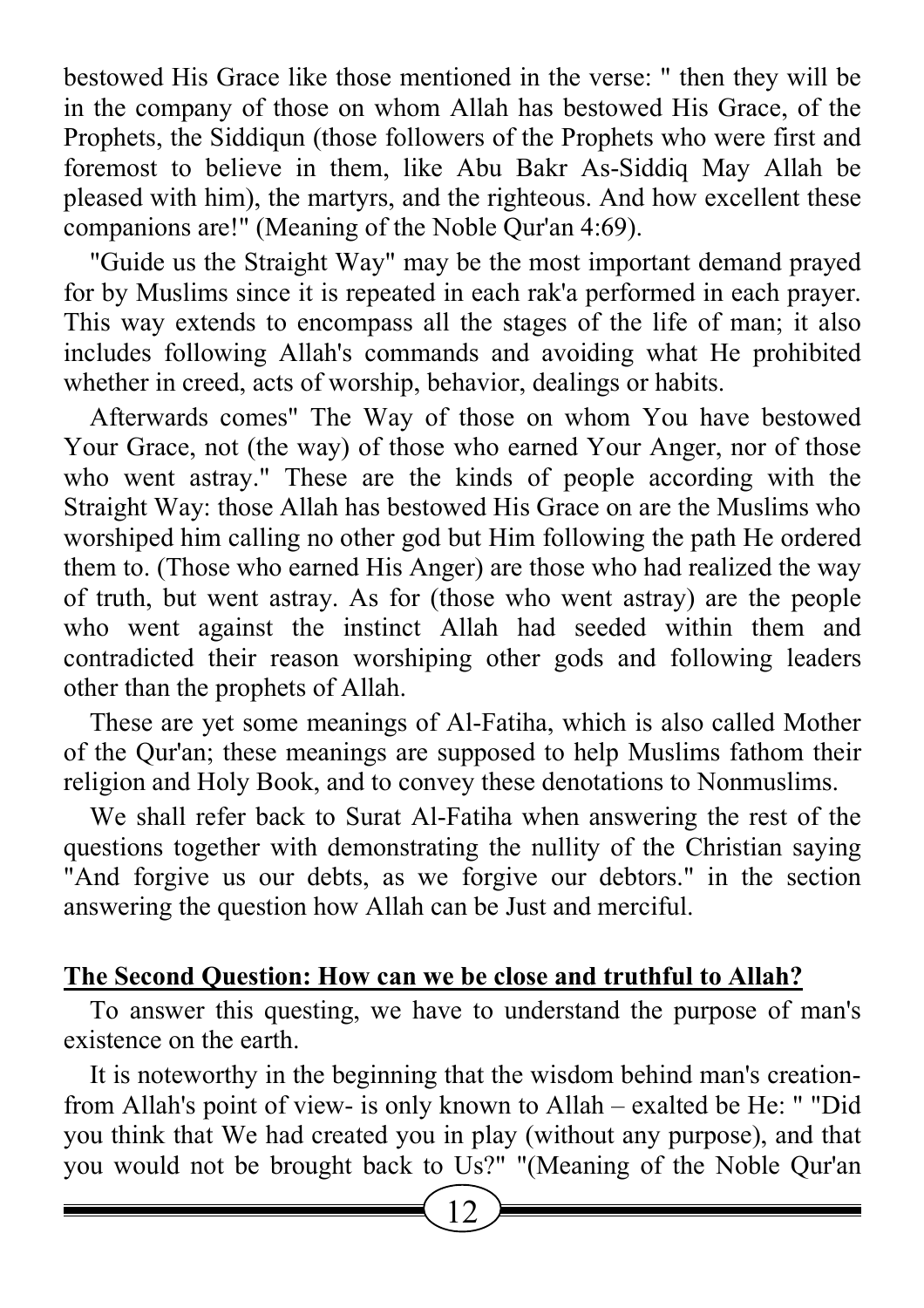23:115) Allah is in no need for any one:" O mankind! It is you who stand in need of Allah, but Allah is Rich (Free of all wants and needs), Worthy of all praise. "(Meaning of the Noble Qur'an 35:15)

As for the goal of the human existence, it is determined in two concerns:

- 1- Thralldom to Allah: Allah states in the Noble Qur'an: "And I (Allah) created not the jinns and humans except they should worship Me (Alone). I seek not any provision from them (i.e. provision for themselves or for My creatures) nor do I ask that they should feed Me (i.e. feed themselves or My creatures). Verily, Allah is the All-Provider, Owner of Power, the Most Strong. "(Meaning of the Noble Qur'an 51:56-58) Thralldom is the highest rank of submission. It is the soul of worship to fill the heart with Allah's fear, respect, and pleading. All this emits anonymously from the hearts sensation of the greatness of Allah, and its belief of an authority, the form of which is unknown. All that man knows of such authority is that it surpasses his will and that it surrounds him. All this also comes through believing in Allah's oneness, which leads to the state of full love that is mixed with submission. Extreme love occurs for the divine names of kindness, and extreme submission for those of majesty andmight. Thralldom is divided into the heart, the tongue and the body organs. Heart thralldom is faithfulness to Allah, repenting to, trusting in, loving, fearing and pleading only Him. It also covers a Muslim's resistance against pride, vanity, despairing of Allah's mercy and all the other heart diseases. Tongue thralldom begins with uttering the testification of faith (to testify that there is no god but Allah and that Muhammad is His slave and messenger.), reciting the necessary Qur'an for prayers and the obligatory utterances in prayers like saying SubhanAllah, Alhamdulillah and Allahu'akbar. Tongue thralldom also covers instructing good deeds, forbidding bad ones, guiding the stray and conveying the message of Islam. Moreover, tongue thralldom includes quitting all prohibited acts like insulting Muslims, lying, false testimony and speaking about Allah with no knowledge. As for Organs thralldom, every sense (hearing, speaking, smelling, tasting and sight) has its own thralldom type. Organs thralldom shall be used in the good doing and abstaining from bad deeds
- 2- Allah's succession on the earth: "And (remember oh Muhammad) when your lord said to the angles I am going to place a successor on the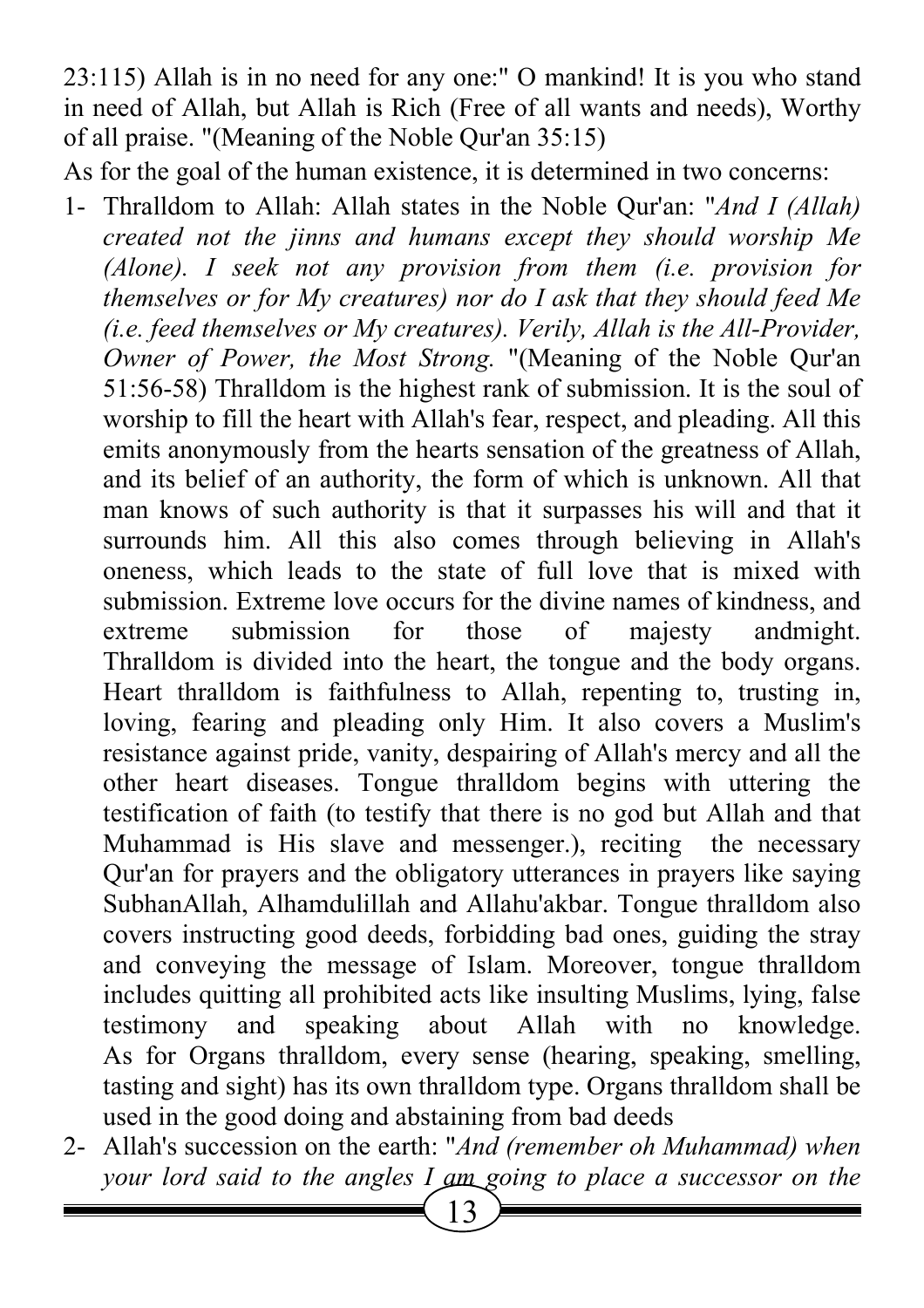earth" (Meaning of the Noble Qur'an 2:30), "O Dawud (David)! Verily! We have placed you as a successor on earth, so judge you between men in truth (and justice) and follow not your desire for it will mislead you from the Path of Allah. Verily! Those who wander astray from the Path of Allah (shall) have a severe torment, because they forgot the Day of Reckoning."(Meaning of the Noble Qur'an 38:26), "and spend of that whereof he has made you trustees" (Meaning of the Noble Qur'an 57:7) and "He it is who has made you successors in the earth" (Meaning of the Noble Qur'an 35:39).

The verse: "I am going to place a successor on the earth" is interpreted that man carries out the decrees of developing and managing the universe on behalf of Allah- exalted be He. Al-Ragheb in his Al-Mofradat states that succession is to be on behalf of someone either because of his death, absence, disability or for honoring the successor. Under the latter, Allah made man His successor on the earth. Thralldom and succession are the ultimate goal of the human existence in the worldly life and around them all their lives rotate. They are also the means by which they can get closer to Allah to be among those attributed in the verse:" And those who are blessed, they will be in Paradise, abiding therein for all the time that the heavens and the earth endure, except as your Lord will, a gift without an end."(Meaning of the Noble Qur'an 11:108)

We have stated the meaning of thralldom to Allah and its sections. As for succession, it is demonstrated by the scholars to be carrying out the human contractual obligations corresponding with the divine names. In other words, Allah is Just, so man also shall be just in judicature. Allah is also merciful, so shall be man in his behavior. Allah says about His messenger (Peace and blessings of Allah be upon him):" Verily, there has come unto you a Messenger (Muhammad SAW) from amongst yourselves (i.e. whom you know well). It grieves him that you should receive any injury or difficulty. He (Muhammad SAW) is anxious over you (to be rightly guided, to repent to Allah, and beg Him to pardon and forgive your sins, in order that you may enter Paradise and be saved from the punishment of the Hell-fire), for the believers (he SAW is) full of pity, kind, and merciful."(Meaning of the Noble Qur'an 9:128) Moreover, Allah is the All-Sustainer. Hence, man shall be generous with the poor giving charity and obligatory alms. In this very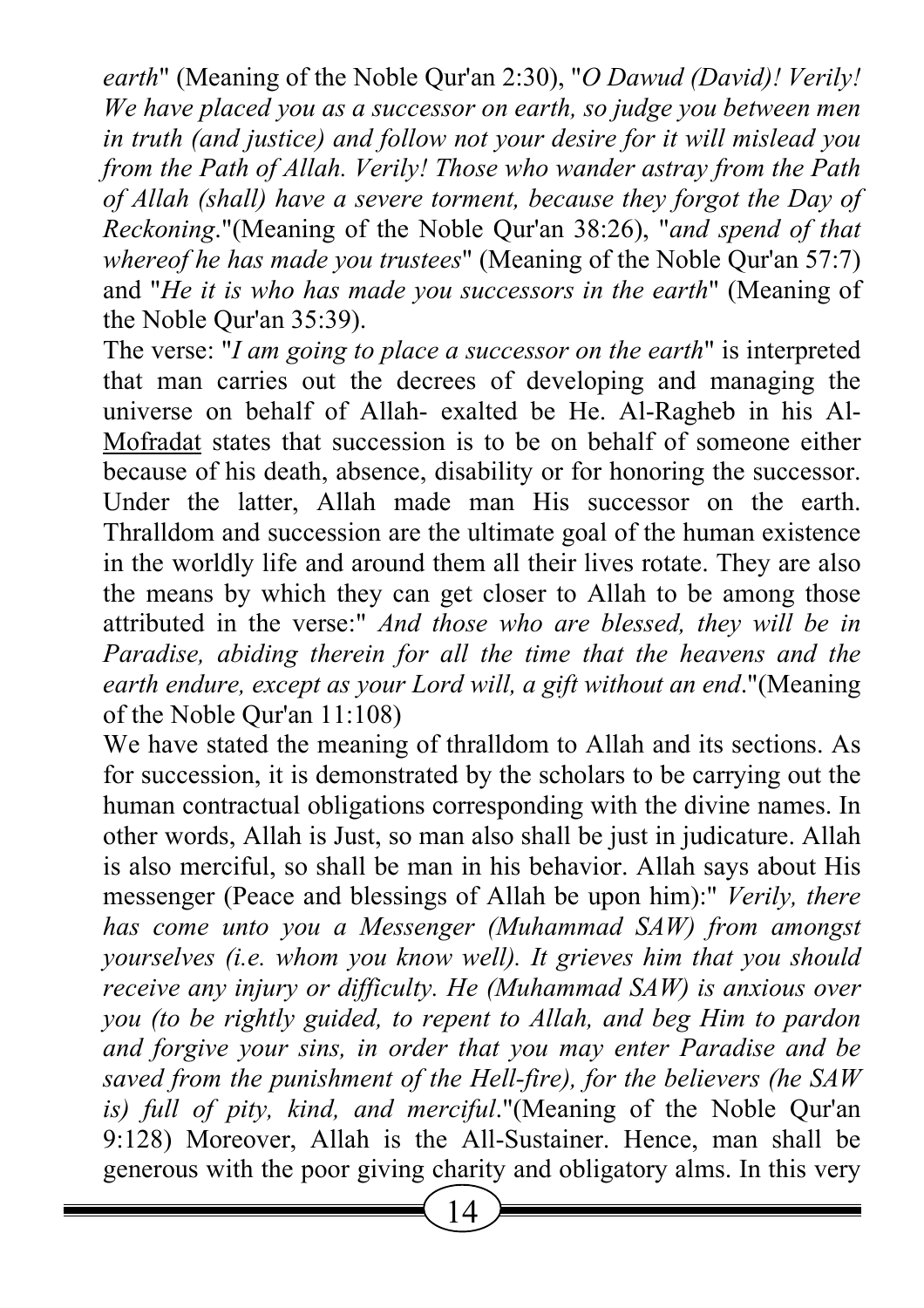sense, the meanings of thralldom and succession complement each other on the bases of His names and traits.

Through establishing thralldom and succession, a Muslim gets closer to Allah and becomes truthful with Him. This is the true answer of "You (Alone) we worship, and You (Alone) we ask for help (for each and everything)." The verse denotes absolute oneness of Allah. As for the acts of worship which have determined their meanings, the Islamic creed sets for Muslims a plain way stating the deeds and sayings that can get a Muslim closer to his Lord. Among these deeds is the continuant mentioning of Allah, for He is the creator. The Qur'an always reminds man of his creation details: "And indeed We created man (Adam) out of an extract of clay (water and earth). Thereafter We made him (the offspring of Adam) as a Nutfah (mixed drops of the male and female sexual discharge) (and lodged it) in a safe lodging (womb of the woman). Then We made the Nutfah into a clot (a piece of thick coagulated blood), then We made the clot into a little lump of flesh, then We made out of that little lump of flesh bones, then We clothed the bones with flesh, and then We brought it forth as another creation. So blessed be Allah, the Best of creators."(Meaning of the Noble Qur'an23:12-14) and of the details of creating the universe including the earth, sun, moon, heavens, clouds, rains and even man's food: " Then let man look at his food, That We pour forth water in abundance, And We split the earth in clefts, And We cause therein the grain to grow, And grapes and clover plants (i.e. green fodder for the cattle), And olives and date-palms, And gardens, dense with many trees, And fruits and Abba (herbage, etc.), (To be) a provision and benefit for you and your cattle. "(Meaning of the Noble Qur'an 80:24-32). The Qur'an also reminds the reader that Allah is All and Ever Merciful in countless texts in order to stress the importance of seeking Allah's forgiveness and repentance paying no attention to the greatness of the sin committed: " Say: "O 'Ibadi (My slaves) who have transgressed against themselves (by committing evil deeds and sins)! Despair not of the Mercy of Allah, verily Allah forgives all sins. Truly, He is Oft-Forgiving, Most Merciful. "(Meaning of the Noble Qur'an 39:53)

What applies to the phases of the human creation and mercy also applies to the rest of the names: like The All-Strong, The Subjugator, The Lord of Majesty and Honor and the rest of the names so that it can be said the Qur'an-among the other books- is the text that introduces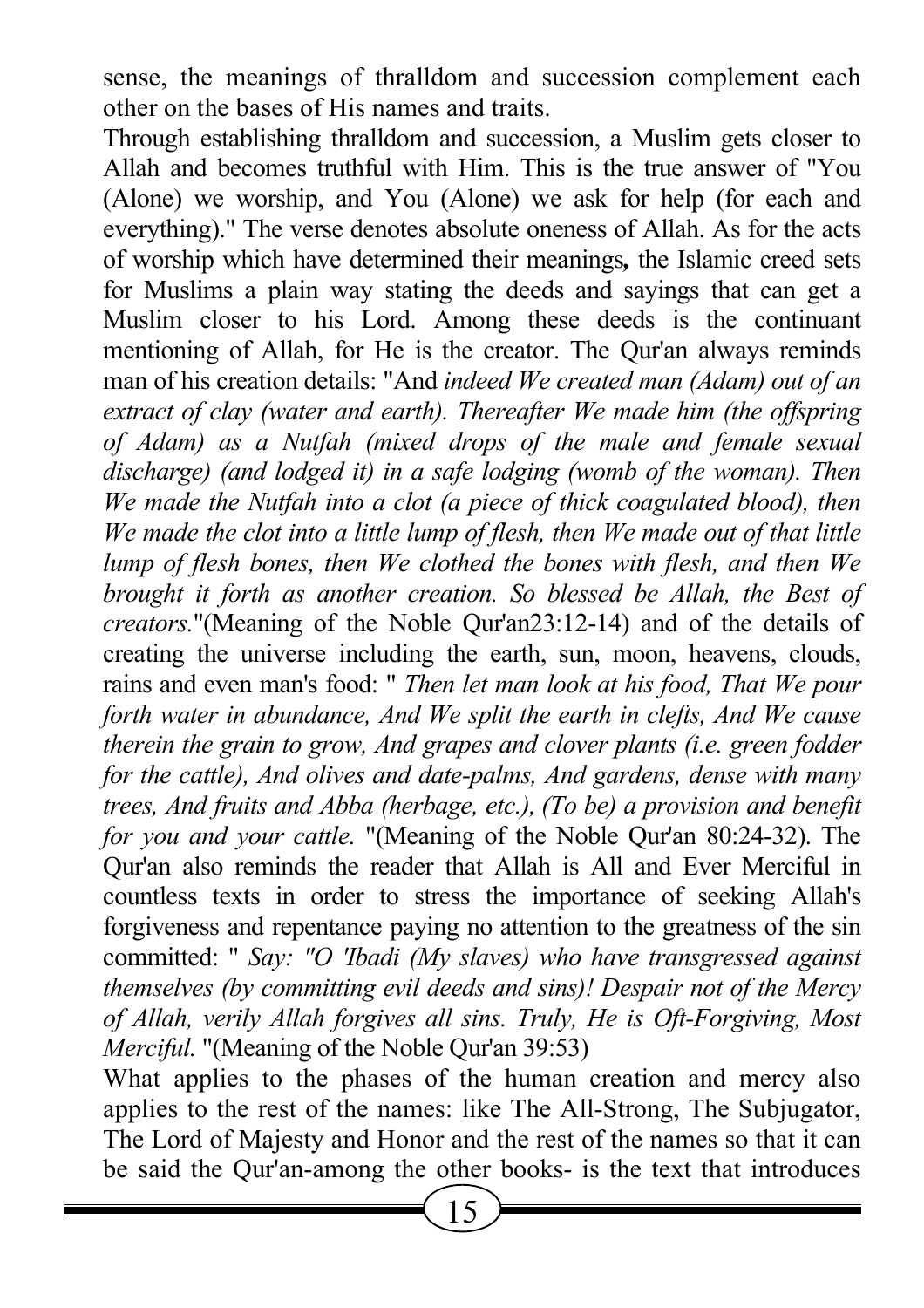Allah. The first way to be in communion with Allah is through prayers with what is mentioned during prostration and kneeling; every position has its own utterance. The Prophet (peace and blessings of Allah be upon him) said: "The state in which the slave is nearest to his Lord is during prostration." (narrated by Muslim) During prostration, a worshiper says sobhana rabbeya la'a'la(exalted is my Supreme Lord) while his forehead is on the earth to be close to the Supreme Lord. The prostration position makes all body joints directed and submissive to Allah; it is the only state that has this shape, with which Allah has exclusively blessed Muslims.

In "You (Alone) we worship and You (Alone) we ask for help (for each and everything)" a worshiper asks only Allah to help him achieve the meanings of both thralldom and succession on the earth. If this is carried out properly, the worshiper is among the truthful with Allah. Truthfulness is on both levels: saying and action. The former, on the one hand, is that speech shall correspond to actuality, and to utter the testification of faith concealing neither hypocrisy nor disbelief. The latter, on the other hand, is to practice what you preach and what you believe in sticking to the obligations laid upon you and avoiding the prohibitions as much as possible:" Allah burdens not a soul beyond its scope"(Meaning of the Noble Qur'an 2:286) and "Allah puts not a burden upon a soul beyond what He has given him"(Meaning of the Noble Qur'an 65:7)

Moreover, " You (Alone) we worship and You (Alone) we ask for help (for each and everything)" makes it clear that Muslims resort only to Allah, which is the essence of religion. Worshiping Allah is but thanking Him through doing what suits His godhood, whereas seeking His help to accomplish succession and thralldom through what suits His lord hood in the manner that satisfies Him.

Believing in Allah's oneness in both thralldom and succession is carried out through realizing the meanings of surat Al-'Ikhlas (Noble Qur'an 112):

QWWWWWWWWWWWWWWWWWWWWWWWE

<u>1998 - 1998 - 1998 - 1998 - 1998 - 1998 - 1998 - 1998 - 1998 - 1998 - 1998 - 1998 - 1998 - 1998 - 1998 - 1998 -</u><br>A David Muhammad (Peace be upon him): 'He is Allah *(the*) One Say (O Muhammad (Peace be upon him): 'He is Allah, (the) One. Allah-us-Samad (The Self-Sufficient Master, Whom all creatures  $\begin{bmatrix} \frac{1}{2} \\ \frac{1}{2} \\ \frac{1}{2} \end{bmatrix}$  need He neither eats nor drinks) 'He heads not nor was He A D begotten; 'And there is none co-equal or comparable unto Him.' " Say (O Muhammad (Peace be upon him): 'He is Allah, (the) One. 'Allah-us-Samad (The Self-Sufficient Master, Whom all creatures need, He neither eats nor drinks). *He begets not, nor was He* begotten; 'And there is none co-equal or comparable unto Him.'

 $\phi$  Z  $\phi$  Z  $\phi$  Z  $\phi$  Z  $\phi$  Z  $\phi$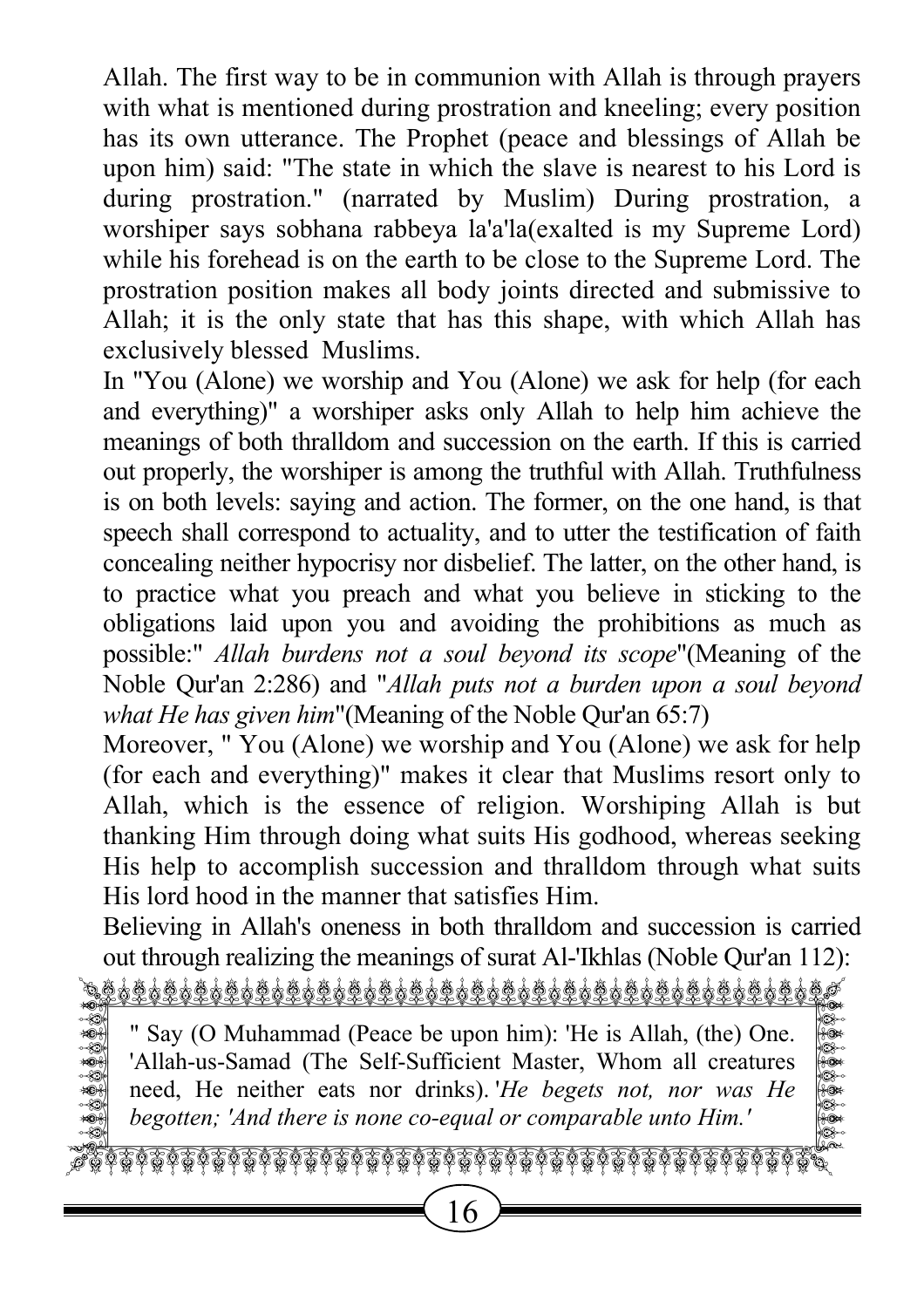This chapter includes the most important pillar of Islam, which is the oneness of Allah to guide people out of polytheism. Also, His saying [Exalted be He] " The One"-Ahad- means that Allah is the one and only, He is not a compound or a material as some Christians claim and unlike their concept of the three person (i.e. the Father, the Son, and the Holy Spirit). He is the One because this multiplicity makes the essence or the existence of the holy God vanishes among them.

As for the name "Al-Samad", it means that Allah is the one who we turn to in need without any mediation or intercession inviting the Infidels Arabs who think that they can get their demands by asking their religious leaders instead of pleading to Allah as in Islam; a Muslim turns directly to Allah unlike those who ask their pastors and priests for repentance.

Also, to address Allah with His name "Al-Samad" and as in El-Fateha ( The Opening Chapter)" You (Alone) we worship, and You (Alone) we ask for help (for each and everything)." and in "He begets not, nor was He begotten; " it is indicated that Allah has no son, and in "*And there is* none co-equal or comparable unto Him." there is a direct denial of the existence of anyone who is equal in work or power to Allah.

So, the chapter "Ikhlas"(which means making faith pure to Allah) is called by this name to show that Muslims can get closer to Allah by their hearts and minds devotion, praising, and worshiping Him.

### To complete the answer of the second question, which is "How can we be close to Allah and honest with Him?" we say:

Being devoted in worshiping Allah is the way to get closer to Him; even Allah Al-Mighty, Most Generous- made the prayer as a linking point between Him and Muslims when reading El-Fateha (the Opening Chapter) as Abe Horaira narrated ," I heard the Messenger of Allah (peace and blessings of Allah be upon him) say:' Allah said: I have divided the prayer into two halves between Me and My servant, and My servant shall receive what he asks for. When the servant says: *Praise be to Allah*, the Lord of the universe, Allah the Most High says: My servant has praised Me. And when he (the servant) says: The Most-Merciful, the Ever-Merciful, the Merciful, Allah the Most High says: My servant has lauded Me. When he (the servant) says: The Only Owner (and the Only Ruling Judge) of the Day of Recompense (i.e. the Day of Resurrection), He remarks: My servant has glorified Me, and sometimes He will say: My servant entrusted (his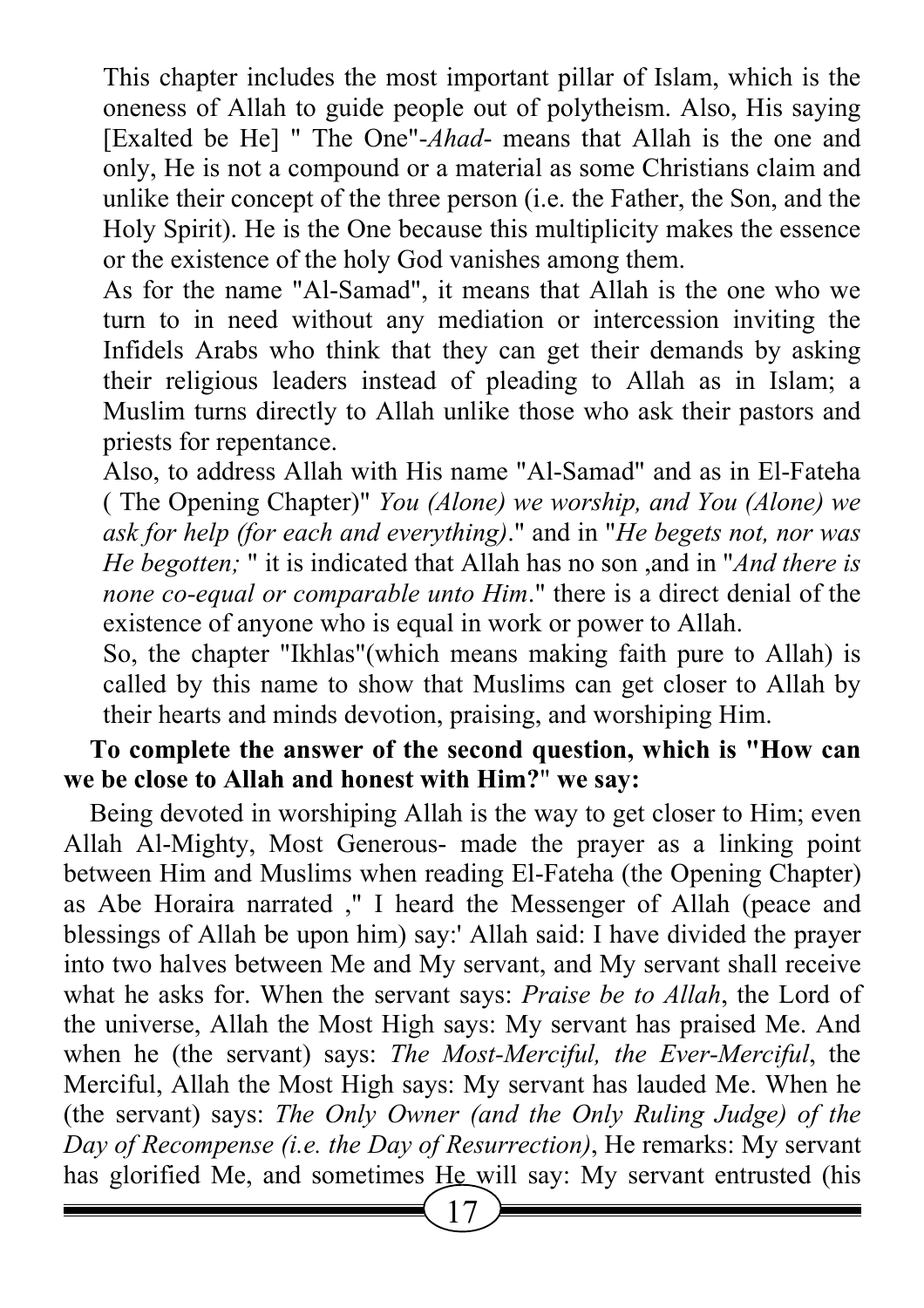affairs) to Me. When he (the worshiper) says: You (Alone) we worship, and You (Alone) we ask for help (for each and everything), He (Allah) says: This is between Me and My servant, and My servant will receive what he asks for.'" Narrated by Muslim.

So, when you finish your kneeling, rising, prostrating and praising Allah while praying, you become as the Messenger of Allah (peace and blessings of Allah be upon him) said "One is closest to Allah while prostrating, so supplicate a lot". Also, Allah states in the Noble Qur'an:" Nay! (O Muhammad (Peace be upon him))! Do not obey him (Abu Jahl). Fall prostrate and draw near to Allah! "(Meaning of the Noble Qur'an 96:19)

You gain a connection with Allah when you read "El-Fateha" in your prayer, as if you ask, and Allah answers. This can get you to the status of Ihsan- the highest rank in performing good deeds- about which the Prophet (peace and blessings of Allah be upon him) said that "Ihsan is to worship Allah as if you see Him, for though you don't see Him, He, verily, sees you." Also, when you rise up from kneeling, you say "Allah hears from who thanks Him", as if Allah has commissioned you to say this to yourself and to the people who pray around you that Allah will accept your thanks.

Consequently, it is clear that Allah has illustrated us the perfect way; after performing prayers and accomplishing what Allah has commanded, you could be with the honest people about whom Allah says "Among the believers are men who have been true to their covenant with Allah [i.e. they have gone out for Jihad (holy fighting), and showed not their backs to the disbelievers], of them some have fulfilled their obligations (i.e. have been martyred), and some of them are still waiting, but they have never changed [i.e. they never proved treacherous to their covenant which they concluded with Allah] in the least."(Meaning of the Noble Qur'an 33:23)

# The Third Question: What do we have To Do To Enter Paradise? The Fourth Question: Have we Performed Such Tasks so that we Deserve it?

To answer both questions, we have to refer to El-Fateha" Guide us to the Straight Way. The Way of those on whom You have bestowed Your Grace, not (the way) of those who earned Your Anger (such as the Jews), nor of those who went astray (such as the Christians)." The straight path is defined to be the only one while the ways of the Infidels are various"And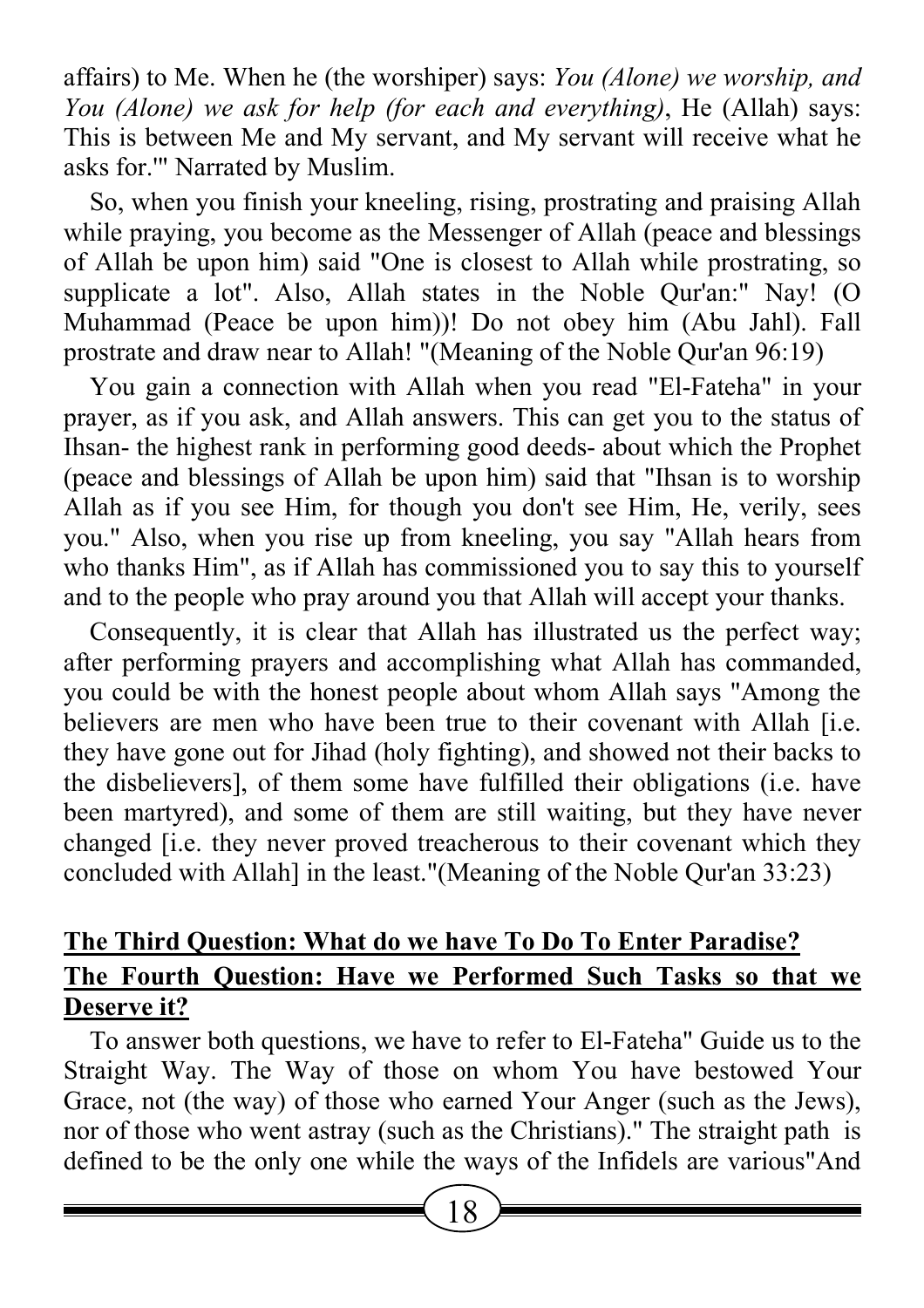verily, this (i.e. Allah's Commandments mentioned in the above two Verses 151 and 152) is My Straight Path, so follow it, and follow not (other) paths, for they will separate you away from His Path. This He has ordained for you that you may become Al-Muttaqun (the pious)" (Meaning of the Noble Qur'an 6:153). So Allah made the straight way one and diverted the other ways. Ibn Mas'oud narrated" the Prophet (peace and blessings of Allah be upon him) had drawn us a line and said' This is Allah's path' .Then, he drew other lines on the right and on the left. Then he said' These are other ways. On each one of them is a demon calling for it' .He then recited 'And verily, this is My Straight Path, so follow it, and follow not (other) paths, for they will separate you away from His Path. This He has ordained for you that you may become Al-Muttaqun (the pious).'" Narrated by Ahmad

Allah's path is fair and represents the way to reach Heaven, and the required work to follow this path and to reach Heaven is easy and available "Allah burdens not a person beyond his scope; Our Lord! Punish us not if we forget or fall into error, our Lord! Lay not on us a burden like that which You did lay on those before us (Jews and Christians); our Lord! Put not on us a burden greater than we have strength to bear. Pardon us and grant us Forgiveness. Have mercy on us. You are our Maula (Patron, Suppor-ter and Protector, etc.) and give us victory over the disbelieving people."(Meaning of the Noble Qur'an 2:286). It is also stated in the Noble Qur'an" And strive hard in Allah's Cause as you ought to strive (with sincerity and with all your efforts that His Name should be superior)."(Meaning of the Noble Qur'an 22:78)

 If you follow Allah's path in your life as stated in the Noble Qur'an and the Sunnah of our prophet (peace and blessings of Allah be upon him), it will be your path to Heaven, as there will be another path on the Day of Judgment over Hellfire where people shall pass after they are being reckoned for their deeds in life. Over this path, believers and hypocrites are divided; believers exceed hypocrites and hypocrites are banned to reach them by a fence. People gather and believers are given their light as much as their good deeds were; the first class passes as lightening, the second as wind …etc. Allah Almighty states" On the Day you shall see the believing men and the believing women their light running forward before them and by their right hands. Glad tidings for you this Day! Gardens under which rivers flow (Paradise), to dwell therein forever! Truly, this is the great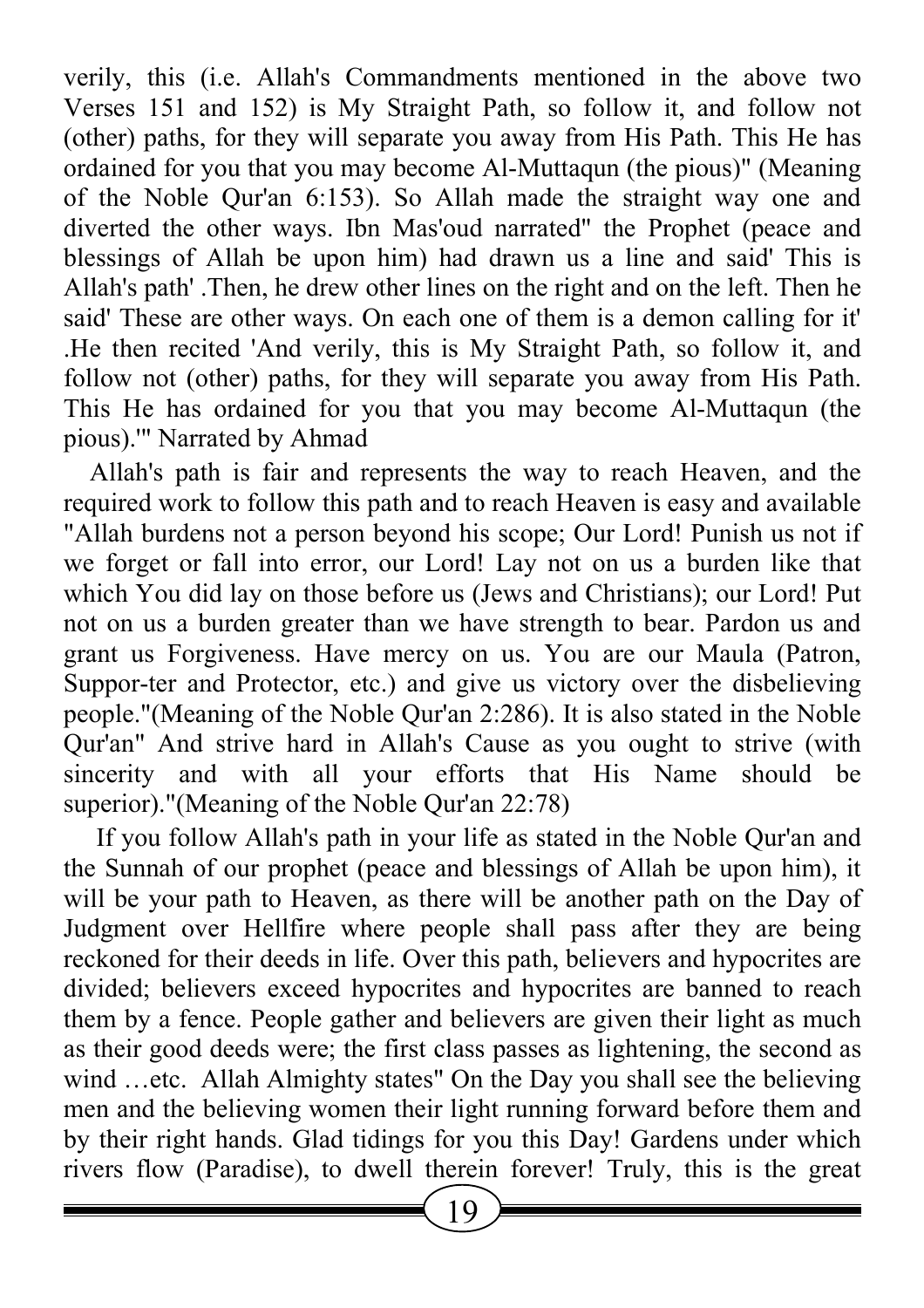success!" (Meaning of the Noble Qur'an 57:12). Such light given to believers and their passing over the path to reach Heaven are the fruits of obeying Allah's commands in life.

As for the required work to reach Heaven, it is easy for those whom Allah supported. A Muslim has to reconsider his daily deeds. If they are good, he thanks Allah for them, but if he mixes good deeds with bad ones, he should ask Allah for repentance and forgiveness hoping that Allah would grant him what he asked for. Allah states in the Noble Qur'an "And (there are) others who have acknowledged their sins, they have mixed a deed that was righteous with another that was evil. Perhaps Allah will turn unto them in forgiveness. Surely, Allah is Oft-Forgiving, Ever-Merciful." (Meaning of the Noble Qur'an 9:102)

### The Fifth Question: How to Gain Heaven Only Through Allah's Mercy and Forgiveness?

To answer this question, we have to understand the meanings of mercy and forgiveness, and in order to do that, we have to refer back to Allah's names "Most-Merciful, Ever-Merciful" (Ar-Rahman, Ar-Raheem),and what these two glorious names denote.

Most-Merciful (Ar-Rahman) chapter begins with this name, and all over it the name is demonstrated.

Allah Almighty states "The Most-Merciful (Allah)! Has taught (you mankind) the Qur'an (by His Mercy). He created man. He taught him eloquent speech." (Meaning of the Noble Qur'an 55:1-4) The verses start with " Has taught (you mankind) the Our'an" since it is the greatest blessing on earth through which the connection between Allah and man is created. Allah created man, pictured him when he was but an embryo in his mother's womb, got him out of it, and protected him through his life; all this is out of Allah's mercy.

Then, the rest of the chapter demonstrates Allah's blessings upon us and each blessing is concluded with "Then which of the Blessings of your Lord will you both (genies and men) deny?" These blessings are also mentioned in other chapters like "And He gave you of all that you asked for, and if you count the Blessings of Allah, never will you be able to count them. Verily! Man is indeed an extreme wrong-doer." (Meaning of the Noble Qur'an 14:34), and "And if you would count the graces of Allah, never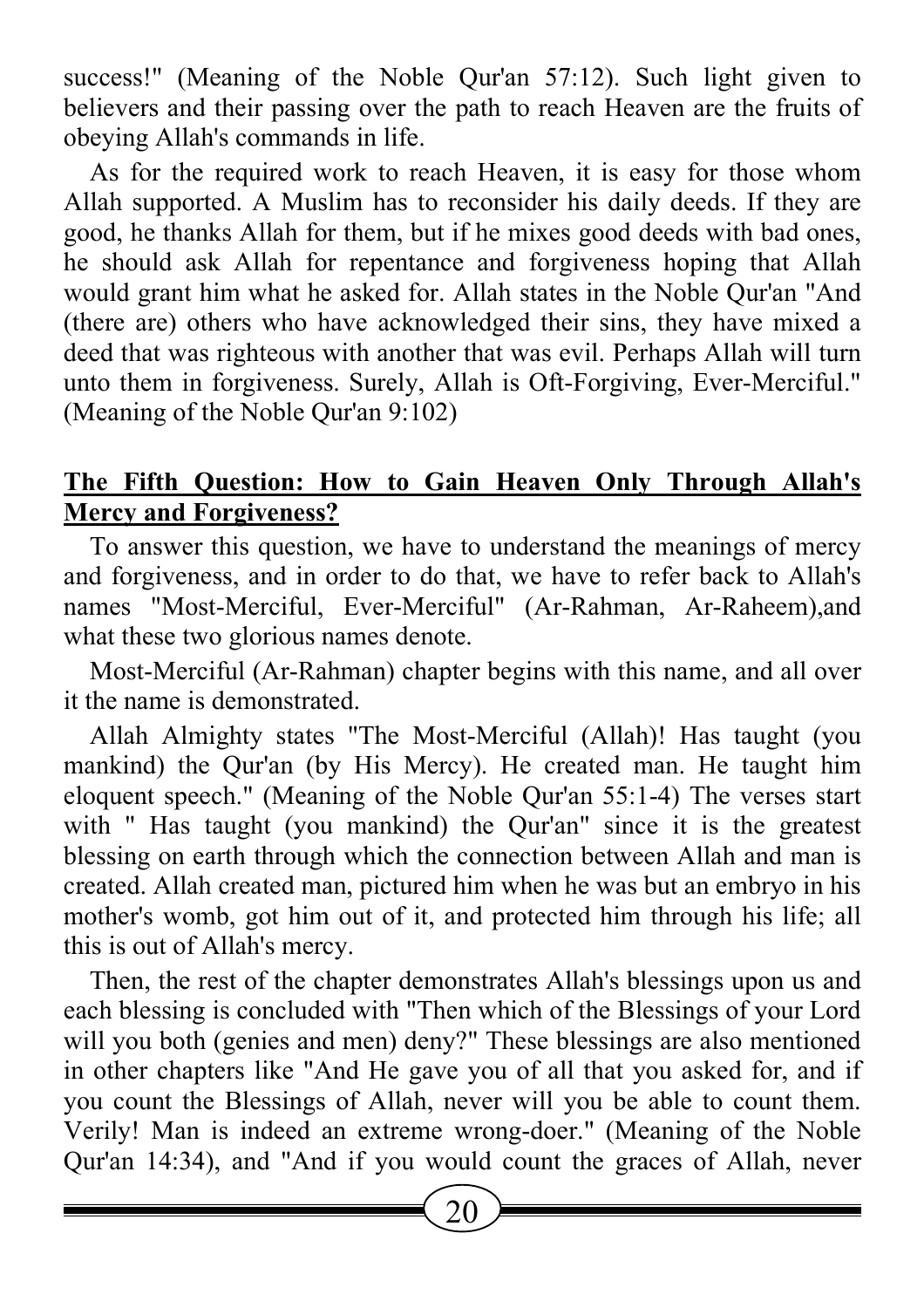could you be able to count them. Truly! Allah is Oft-Forgiving, Ever-Merciful."(Meaning of the Noble Qur'an 16:18)

So, thanking for Allah's blessings is one of the most important obligations and duties that should be performed by Muslims, but if anyone tries to count Allah's blessings, they surely fail because they are too many to be counted. How could one count the blessings of Islam that involve salvation in this life and in the Hereafter, saving the believer from Hellfire? How could one count all the sources of sustenance one is granted through one's life, on which if man reflected, he would find out that the whole universe is subjected to him to have a meal? And if man is not able to count Allah's blessings, and if he isn't accustomed to thanking Him for His blessings, he is verdicted to be a grateless wrong-doer. Allah states:" And if you would count the graces of Allah, never could you be able to count them. Truly! Allah is Oft-Forgiving, Ever-Merciful." (Meaning of the Noble Qur'an 16:18) Allah forgives man when he turns back to him asking for his forgiveness even if his sins are as much as sea foam; Allah Almighty states:" Say: "O 'Ibadi (My slaves) who have transgressed against themselves (by committing evil deeds and sins)! Despair not of the Mercy of Allah, verily Allah forgives all sins. Truly, He is Oft-Forgiving, Ever-Merciful."(Meaning of he Noble Qur'an 39:53).However, one sin Allah never forgives is invoking another god in worship along with Him, or claiming Him a son, a partner or a counterpart as Christians claimed about Jesus Christ .This is the only unforgivable sin of man unless the stray regain their conscious out of their coma of disbelief, believe in Allah, and testify that there is no god but Allah and that Muhammad is His Messenger.

# The Sixth Question: How Could Allah be Fair and Merciful at the Same Time?

In the Opening Chapter, after Allah mentions" All the praises and thanks be to Allah, the Lord of the 'Alamin (mankind, genies and all that exists)", He mentions" The Most-Merciful, the Ever-Merciful. The Only Owner (and the Only Ruling Judge) of the Day of Recompense (i.e. the Day of Resurrection)" .Ergo, He mentions both mercy and justice: mercy is in His saying" The Most-Merciful, the Ever-Merciful" and justice is in His saying" The Only Owner (and the Only Ruling Judge) of the Day of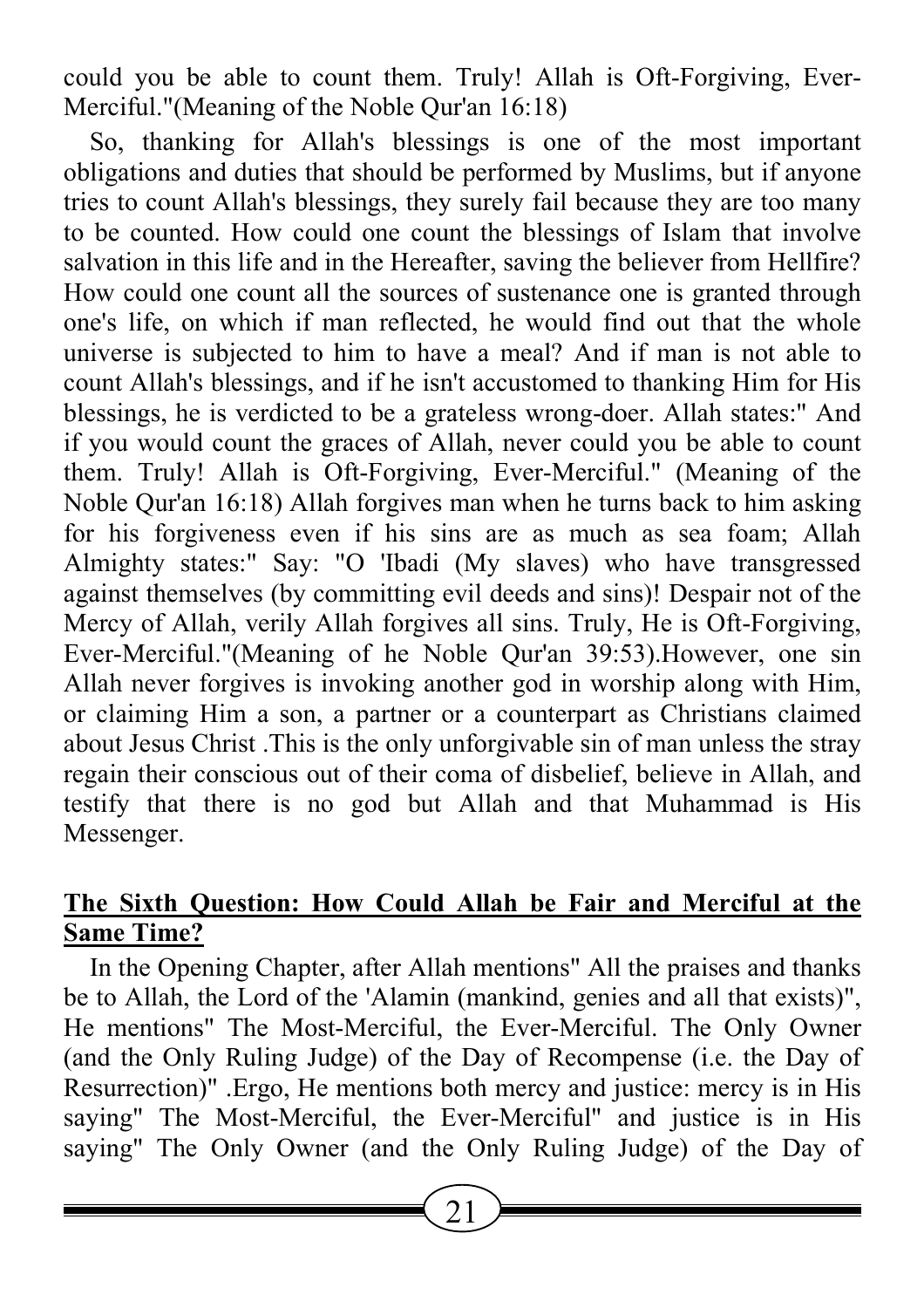Recompense ". This is further explained in " So whosoever does good equal to the weight of an atom (or a small ant), shall see it. And whosoever does evil equal to the weight of an atom (or a small ant), shall see it."(Meaning of the Noble Qur'an 99:7-8)

It is taken for granted that Allah's supreme being and qualities can never yield to human rules; this denotes impossibility of the existence of any contradiction between justice and mercy since it may be thorny to achieve compatibility between mercy and justice in qualities that are relative(i.e. human) not divine. That is to say, among His names is Al-Wase' (All-Sufficient for His Creature); Allah Almighty says "My Mercy is sufficient for all things"(Meaning of the Noble Qur'an 7:156). Allah rose over His Throne by His name (The Most-Merciful) (Ar-Rahman), Allah Almighty says " The Most-Merciful (Allah) Istawa (rose over) the (Mighty) Throne (in a manner that suits His Majesty)."(Meaning of the Noble Qur'an 20:5) Also, the Prophet (peace and blessings of Allah be upon him) says" After Allah had finished creation, He wrote on His throne: 'My mercy has preceded My anger'". Allah made repentance, good deeds and asking for His forgiveness the way to obliterate punishment and to create balance and justice. Allah Almighty says about believers' qualities and washing sins away" And those who invoke not any other ilah (god) along with Allah, nor kill such life as Allah has forbidden, except for just cause, nor commit illegal sexual intercourse and whoever does this shall receive the punishment. The torment will be doubled to him on the Day of Resurrection, and he will abide therein in disgrace, except those who repent and believe (in Islamic Monotheism), and do righteous deeds, for those, Allah will change their sins into good deeds, and Allah is Oft-Forgiving, Ever-Merciful. And whosoever repents and does righteous good deeds, then verily, he repents towards Allah with true repentance."(Meaning of the Noble Qur'an 25:71)

This illustrates the concept of both divine mercy and justice on the scale pans: sins are on one of them while repentance, asking for Allah's forgiveness and good deeds are on the other.

This is how it works from the beginning of creation till the end. Allah states in the Noble Qur'an after teaching Adam the names:" And We said: 'O Adam! Dwell you and your wife in the Paradise and eat both of you freely with pleasure and delight of things therein as wherever you will, but come not near this tree or you both will be of the Zalimun (wrong-doers).'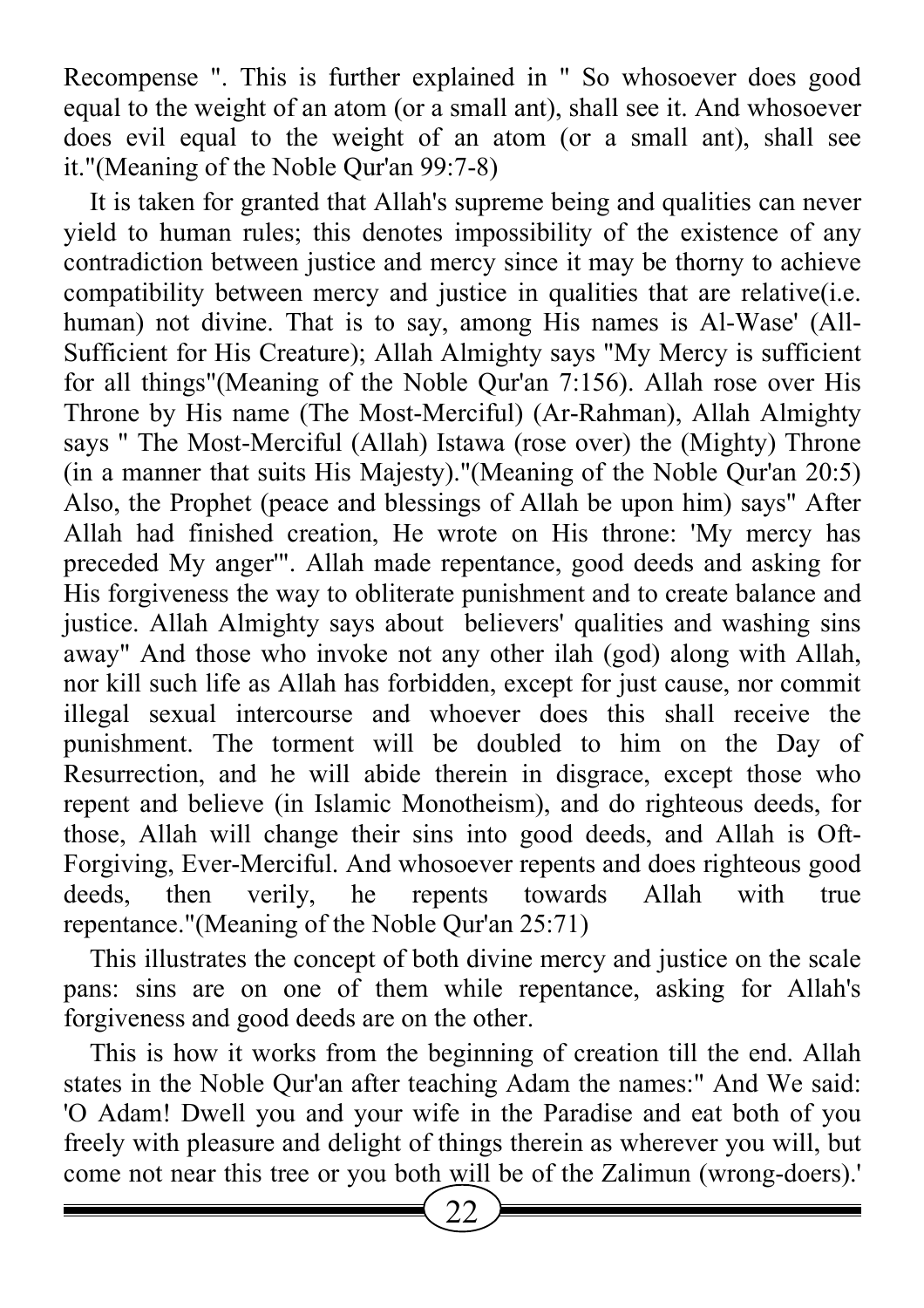Then the Shaitan (Satan) made them slip therefrom (the Paradise), and got them out from that in which they were. We said: 'Get you down, all, with enmity between yourselves. On earth will be a dwelling place for you and an enjoyment for a time.' Then Adam received from his Lord Words. And his Lord pardoned him (accepted his repentance). Verily, He is the One Who forgives (accepts repentance), the Ever-Merciful."(Meaning of he Noble Qur'an 2:35-37), and this is how it goes in life; punishment depends on sins and punishment is obliterated by good deeds, repentance, and asking for Allah's forgiveness. All this stems from Allah's names: The Most-Merciful, the Ever-Merciful., Oft-Forgiving, The Forgiver of sins, Oft-Pardoning, Acceptor of Repentance, The Benevolent.

 Thus, after the verses demonstrate the believers' promise of Heaven, Allah says on their behalf "And some of them draw near to others, questioning. Saying: "Aforetime, we were afraid with our families (from the punishment of Allah)."But Allah has been gracious to us, and has saved us from the torment of the Fire. "Verily, We used to invoke Him (Alone and none else) before. Verily, He is Al-Barr (the Most Subtle, Kind, Courteous, and Generous), the Ever-Merciful." (Meaning of the Noble Qur'an 28:25-28)

All answers to the previous questions give you a clear image about your existence in your worldly life and your afterlife. Allah granted you blessings of creation and, therefore, existence in order to perform your duty in worshiping after He had informed you with his names and qualities and made you His successor on earth guiding you to follow His path and commands. Allah says" Surely, His is the Creation and Commandment"(Meaning of the Noble Qur'an 7:54)

Also, Allah showed you Himself in yourself and in the universe overwhelming you with His blessings apparent and hidden. Allah also demonstrates reward in the worldly life and in the afterlife as Allah says" Allah has promised those among you who believe, and do righteous good deeds, that He will certainly grant them succession to (the present rulers) in the earth, as He granted it to those before them, and that He will grant them the authority to practise their religion, that which He has chosen for them (i.e. Islam). And He will surely give them in exchange a safe security after their fear (provided) they (believers) worship Me and do not associate anything (in worship) with Me. But whoever disbelieved after this, they are the Fasiqun (rebellious, disobedient to Allah)."(Meaning of the Noble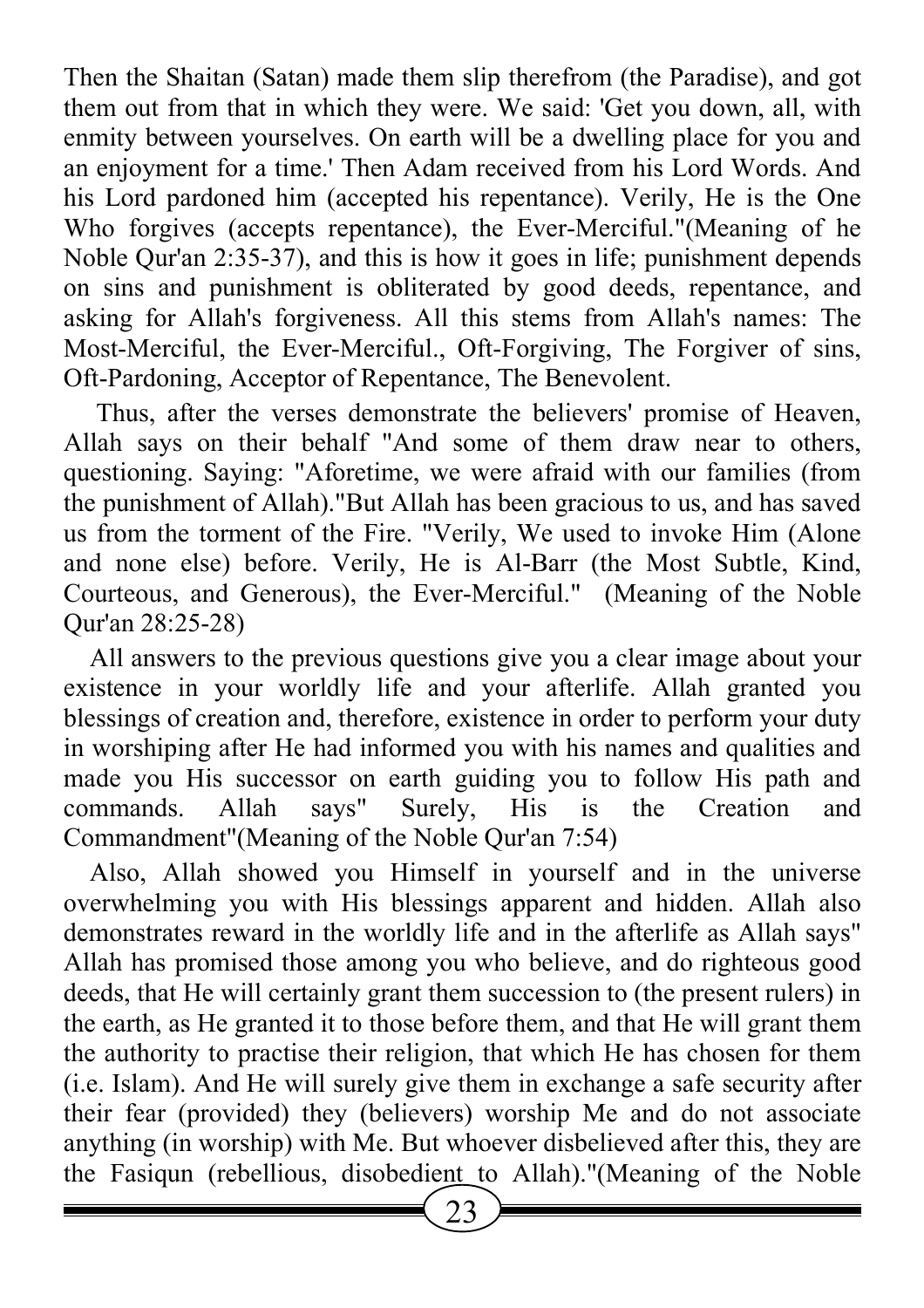### Qur'an 24:55)

 In reverse, He threatened the stray with punishment as mentioned in all messengers' stories and as stated in the Noble Qur'an "But whosoever turns away from My Reminder (i.e. neither believes in this Quran nor acts on its orders, etc.) verily, for him is a life of hardship, and We shall raise him up blind on the Day of Resurrection." (20:124) If Allah plagued believers and was lenient with the stray in life, He would fully judge them for their work in the afterlife as the Pharaoh's Magicians said after they had believed in Moses "They said: 'We prefer you not over the clear signs that have come to us, and to Him (Allah) Who created us. So decree whatever you desire to decree, for you can only decree (regarding) this life of the world. "Verily! We have believed in our Lord, that He may forgive us our faults, and the magic to which you did compel us. And Allah is better as regards reward in comparison to your [Fir'aun's (Pharaoh)] reward, and more lasting (as regards punishment in comparison to your punishment).'" Verily! Whoever comes to his Lord as a Mujrim (criminal, polytheist, disbeliever in the Oneness of Allah and His Messengers, sinner, etc.), then surely, for him is Hell, therein he will neither die nor live. But whoever comes to Him (Allah) as a believer (in the Oneness of Allah, etc.), and has done righteous good deeds, for such are the high ranks (in the Hereafter), 'Adn (Edn) Paradise (everlasting Gardens), under which rivers flow, wherein they will abide forever: such is the reward of those who purify themselves [(by abstaining from all kinds of sins and evil deeds) which Allah has forbidden and by doing all that which Allah has ordained)]. "(Meaning of the Noble Qur'an 20:72-76)

If a believer commits a sin on his way to obey God and then he turns to Him in repentance, he attains God's mercy. Prophet Muhammad [Peace and blessings of Allah be upon him] said, "The son of Adam is a wrongdoer, and the best of wrongdoers are those who repent", narrated by El-Termedhy

This is life as we are informed about it in God's Holy Book the Qur'an as well as in His Messenger's traditions. Man has an aim and a message, which are to worship Allah and to be His vicegerent on earth. As long as you pursue and follow the straight path and God's guiding light in the life of this world, this will be your guiding light to Heavens in the afterlife.

"Did you think that We had created you in play (without any purpose),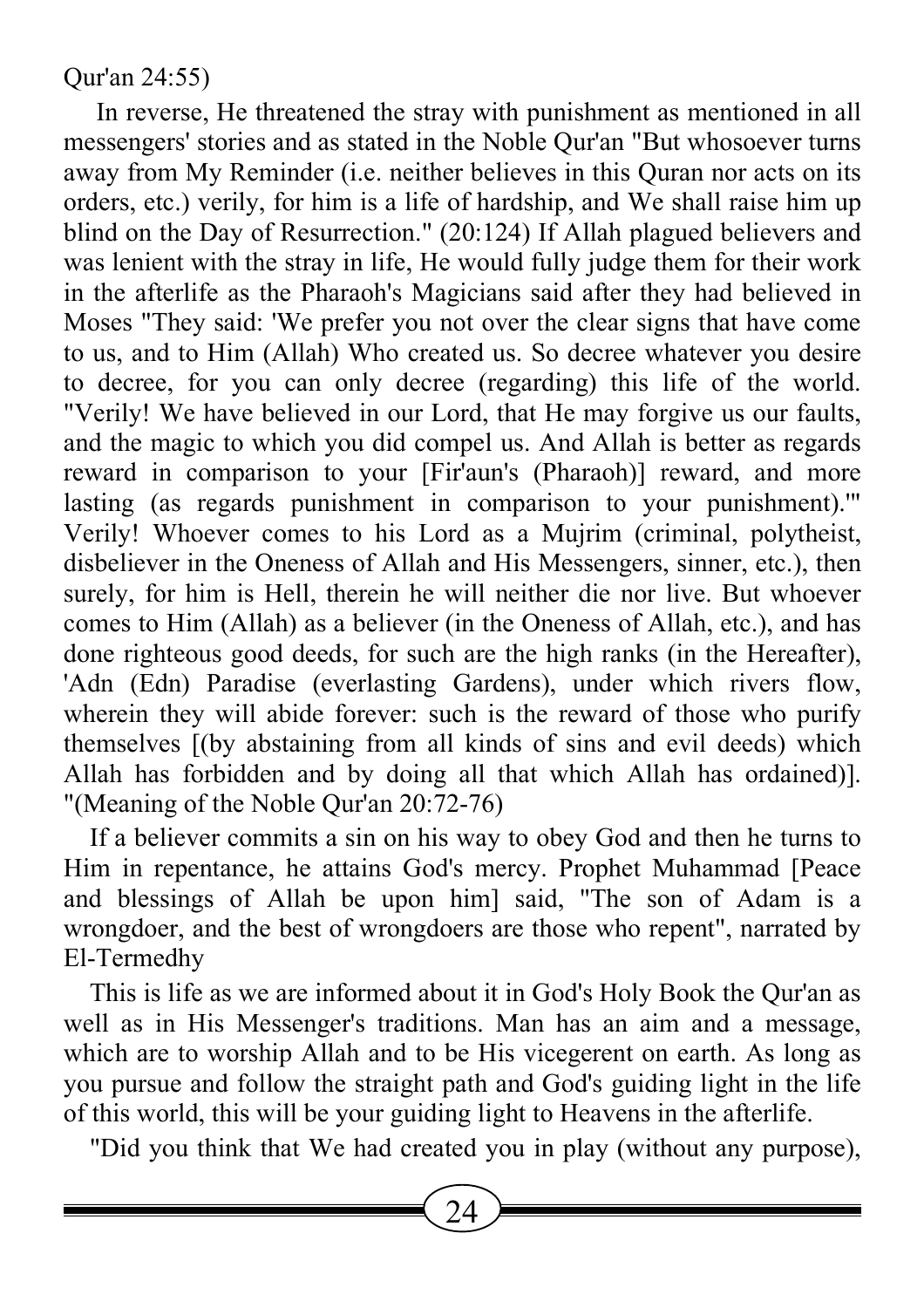and that you would not be brought back to Us?" So Exalted be Allah, the True King, La ilaha illa Huwa (none has the right to be worshipped but He), the Lord of the Supreme Throne."(Meaning of the Noble Qur'an 23:115-116)

That is the truth we learned from Allah [Exalted be He].There are other ideologies which made life meaningless. They had contradictions concerning the duties of an honest believing servant towards God and retribution for deeds, with reward for good ones and punishment for evil ones. The first point that these ideologies blemished is the claim that God has a son, and it is also claimed in some made- up stories that this is the only way God can temper His justice with His mercy while he who reflects on this ideology will find out that it has neither justice nor mercy; he would rather encounter mere cruelty and injustice. The origin of this belief is attributed to that who asked," How can God be fair and merciful?" It seems that he is Christian because he concluded his questions saying," Jesus Christ is God's Sacrifice". The origin of this belief does not exist neither in the Old Testament chapters nor the New Testament ones. Those who embraced it came up with it from a sum of pagan beliefs, and they justify it saying that when God dwelled Adam and his wife Eve in the Gardens of Eden, He gave them permission to eat freely of the trees there but the tree of distinction between good and evil. He said to Adam that if he eats of that tree, he surely dies. After he had eaten of it, he became mortal. To them, this is divine justice. But if Adam had died, how would there have been justice? That is why God's Son, according to their beliefs, came to be crucified. In this way, in which God's Son was crucified to death instead of Adam, justice is achieved. As mentioned above, this belief has neither justice nor mercy. It is all full of cruelty and injustice .The first proof of its non-justice is that God commanded Adam not to eat of the tree of distinction between good and evil. According to the texts on this story in Genesis- the Old Testament, it is clear that Adam did not know how to differentiate between good and evil when he was ordered not to approach that tree. Thus, he did not realize or distinguish whether what he did was evil or good. This is the beginning of his oppression; how can Adam bear responsibility for his deeds while he can never distinguish between what is right and what is wrong? There are differences between the story in the Jews' and the Christians' Genesis and its counterpart in the Holy Qur'an. According to the Noble Qur'an, Adam was commanded after God had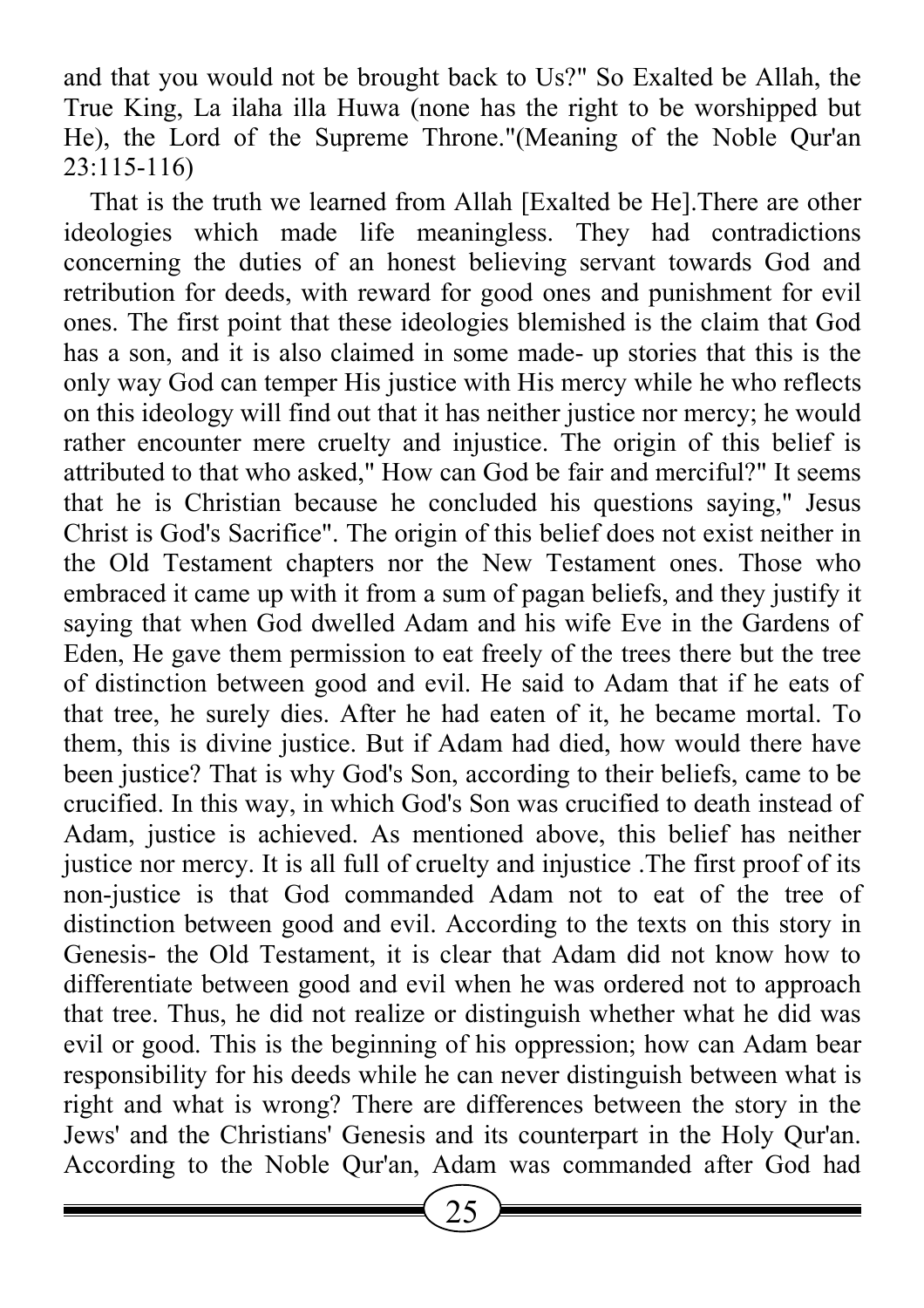taught him, and the tree was not that of the distinction between good and evil. So he was sane and rational as referred to in the Qur'anic verses

"And He taught Adam all the names (of everything), then He showed them to the angels and said, "Tell Me the names of these if you are truthful.". They (angels) said: "Glory be to You, we have no knowledge except what you have taught us. Verily, it is You, the All-Knower, the All-Wise." He said: "O Adam! Inform them of their names," and when he had informed them of their names, He said: "Did I not tell you that I know the Ghaib (unseen) in the heavens and the earth, and I know what you reveal and what you have been concealing?"(Meaning of the Noble Qur'an 31: 33)

The second aspect of injustice and mercilessness in this belief is what is recorded in Genesis. When you eat of the tree of the knowledge of good and evil, you will surely die. You should ask yourself" What happened to Adam after he had been banished out of Heavens and what is happening to his offspring now?" Adam died and his offspring still do. Thus, the verdict in Genesis which is" you will surely die" was sustained. Accordingly, there is no need for another person to die after Adam's death. That would be the very same injustice and cruelty if the verdict is applied twice: once to Adam and another time to the crucified person. If we assume this belief true, would not God have known that there would be a sacrifice to be punished instead of Adam? Would not it have been more just if Adam had stayed in the Gardens of Eden and was never banished since there is a sacrifice to be punished?

What is strange about this story is that the sacrifice, who was, according to them, crucified to death, did not accept to be punished. This is written in some texts of the bible itself, as mentioned in Mark 14/36 that Jesus Christ said "And he said, Abba, Father, all things are possible unto you; remove this cup from me: nevertheless not what I will, but what you will." Also, in Matthew27/46 the crucified person, who is supposedly Jesus Christ according to Christians' belief, say [And about the ninth hour Jesus cried with a loud voice, saying, Eli, Eli, lama sabachthani? that is to say, My God, my God, why hast thou forsaken me?]. It is obvious that the crucified they claim as a sacrifice did not accept the crucifixion. How can it be just and merciful to get an innocent man to be punished for a crime he did not commit but others did?! If we go back to the facts about crucifixion in their gospels, we will find out that they were a series of hideous crimes: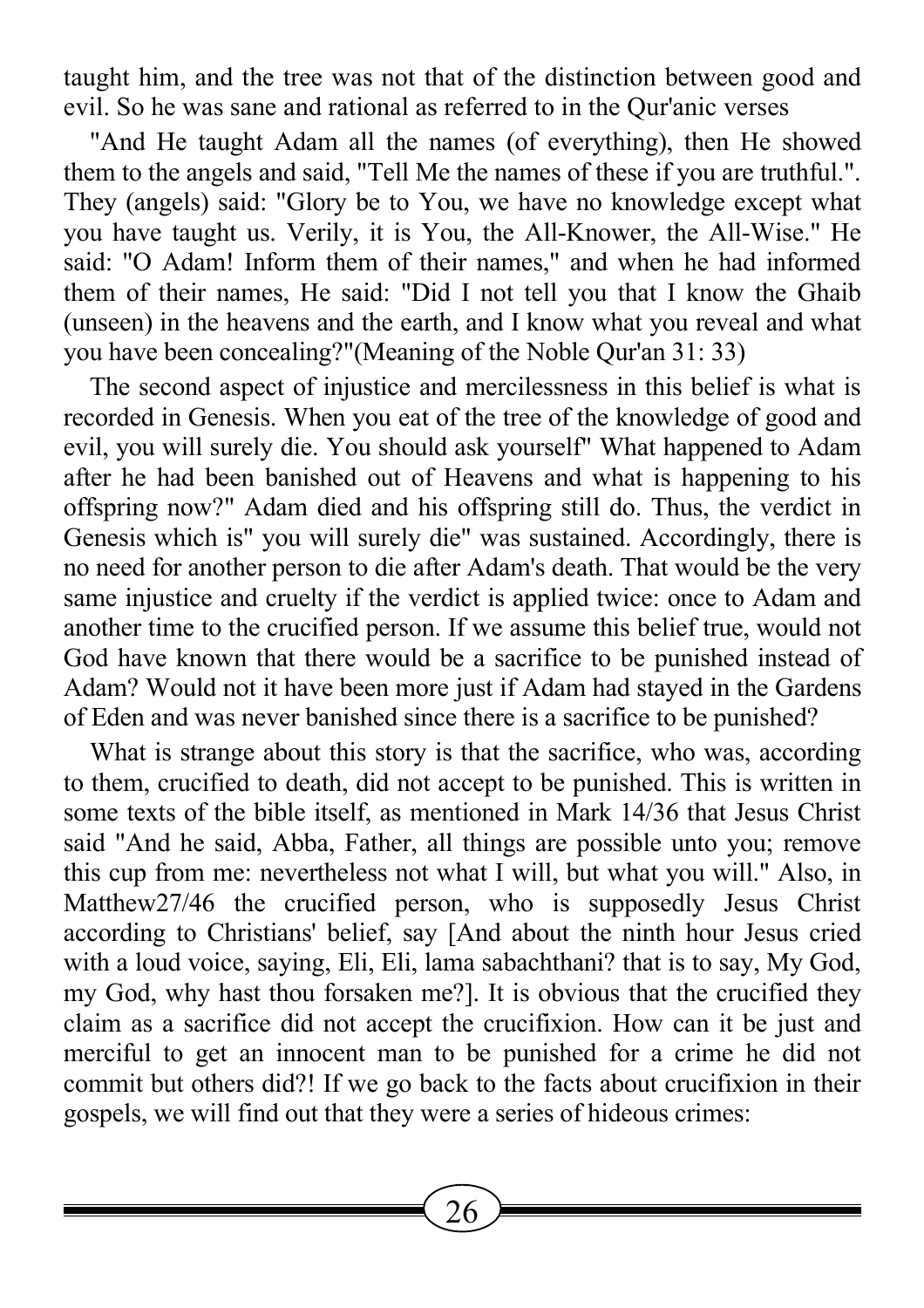- 1-People who are Adam's children crucified God's Son, as they believe, after they had tried him unjustly.
- 2-They gave him a false testimony.
- 3-They whipped him
- 4-They spit on him
- 5-They stripped his clothes off.
- 6-They struck him.
- 7-They punched him.
- 8-They set a crown of thorns upon his head
- 9-Then they led him away to be crucified
- 10-Those who passed by hurled insults at him.

(Matthew 27/27:31)

Ten crimes were committed to the alleged God's Son, and who they consider a god, too. All this happened supposedly to wash away Adam's sin after he had eaten of the tree. Those who committed these crimes are of Adam's children (Jews and Romans).That who these crimes were committed against they claim to be God Himself [Exalted be He].If eating of the tree requires crucifying and killing a god in order for people's sins to be forgiven as they claim, how many gods are needed for crucifixion to forgive the sins committed against God or His Son?!

If this is enough to defy the corrupt dogma ,then we will go back to what was previously mentioned about what they say in their prayers" Forgive us our debts ,as we also have forgiven our debtors"[Matthew 6 :12]

This is how they pray to God for forgiveness. They ask God directly for forgiveness paying no attention to their claim that the crucified redeemed mankind. It is the same when they confess their sins to their priests to be forgiven and that is what led them to the Dark Ages when the church used to prepare and sell indulgences to wrongdoers in order to help them go to **Heavens** 

The most serious and the worst they say in their prayers is "Forgive us our debts, as we have forgiven our debtors". This sentence shows how distant they are from God and from realizing how merciful and forgiving He is. They also do not realize that out of His mercy, He created mercy in mankind to show human understanding to one another. This is one of the meanings of being a vicegerent as mentioned above, in which you imitate God's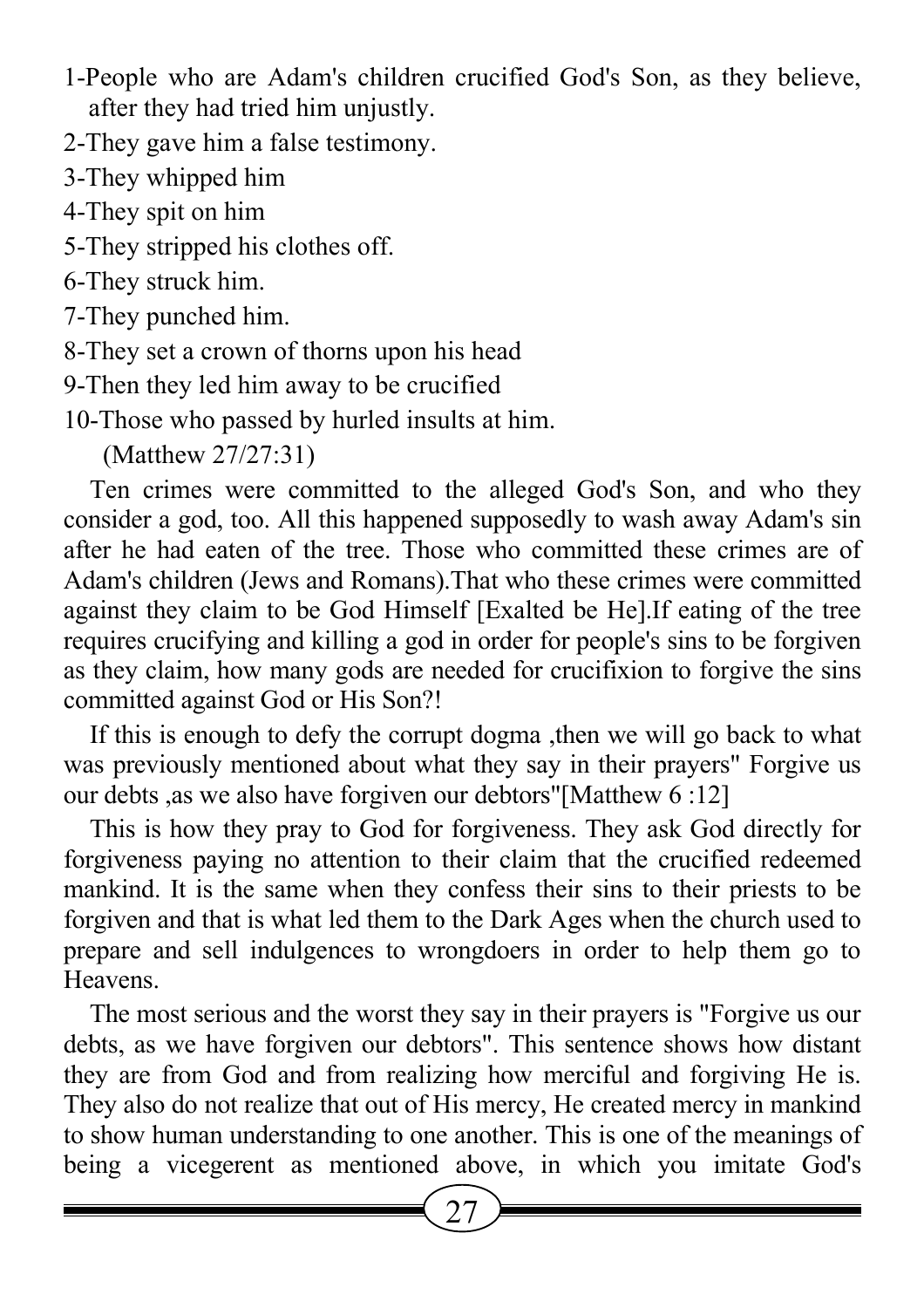generosity in your own behavior, according to which Prophet Muhammad (peace and blessings of Allah be upon him) was described in Holy Qur'an as " Verily, there has come unto you a Messenger (Muhammad SAW) from amongst yourselves (i.e. whom you know well). It grieves him that you should receive any injury or difficulty. He (Muhammad SAW) is anxious over you (to be rightly guided, to repent to Allah, and beg Him to pardon and forgive your sins, in order that you may enter Paradise and be saved from the punishment of the Hell-fire), for the believers (he SAW is) full of pity, kind, and merciful."( Meaning of the Noble Qur'an 9:128). Also, believers are described as" Muhammad (SAW) is the Messenger of Allah, and those who are with him are severe against disbelievers, and merciful among themselves."(Meaning of the Noble Qur'an 48:29), and" And the slaves of the Most Beneficent (Allah) are those who walk on the earth in humility and sedateness, and when the foolish address them (with bad words) they reply back with mild words of gentleness." (Meaning of the Noble Qur'an 25:63)

They reversed the truth in their prayers as they made God try to imitate them [Exalted be He].It is as if they are the ones who first forgave and so caused God's forgiveness to exist, and He [Exalted be He] is the One who learns from them how to forgive. If we adhere to what they say, their dogma of crucifixion and sacrifice will be defied because they forgive their debtors or those who wrong them without any need of them to present a god to be crucified in order for them to be forgiven. Apart from this corruption in their prayers, now we will discuss some of the texts in their Bible to show how contradictory the meanings of reward, punishment, forgiveness, and retribution for their sins according to the revelation texts- if what they refer to is a real revelation:

It is recorded in Luke 12:49 that Jesus Christ said" I have come to send fire on the earth; and what will I if it is already kindled? But I have a baptism to be baptized with; and how am I straitened till it is accomplished! Do you suppose that I have come to give peace on earth? I tell you, No; but rather division: Henceforth, there shall be five in one house divided three against two, and two against three. The father shall be divided against the son, and the son against the father; the mother against the daughter, and the daughter against the mother; the mother in law against her daughter in law, and the daughter in law against her mother in law.

The one who said these words came to send fire on the earth. Thus, does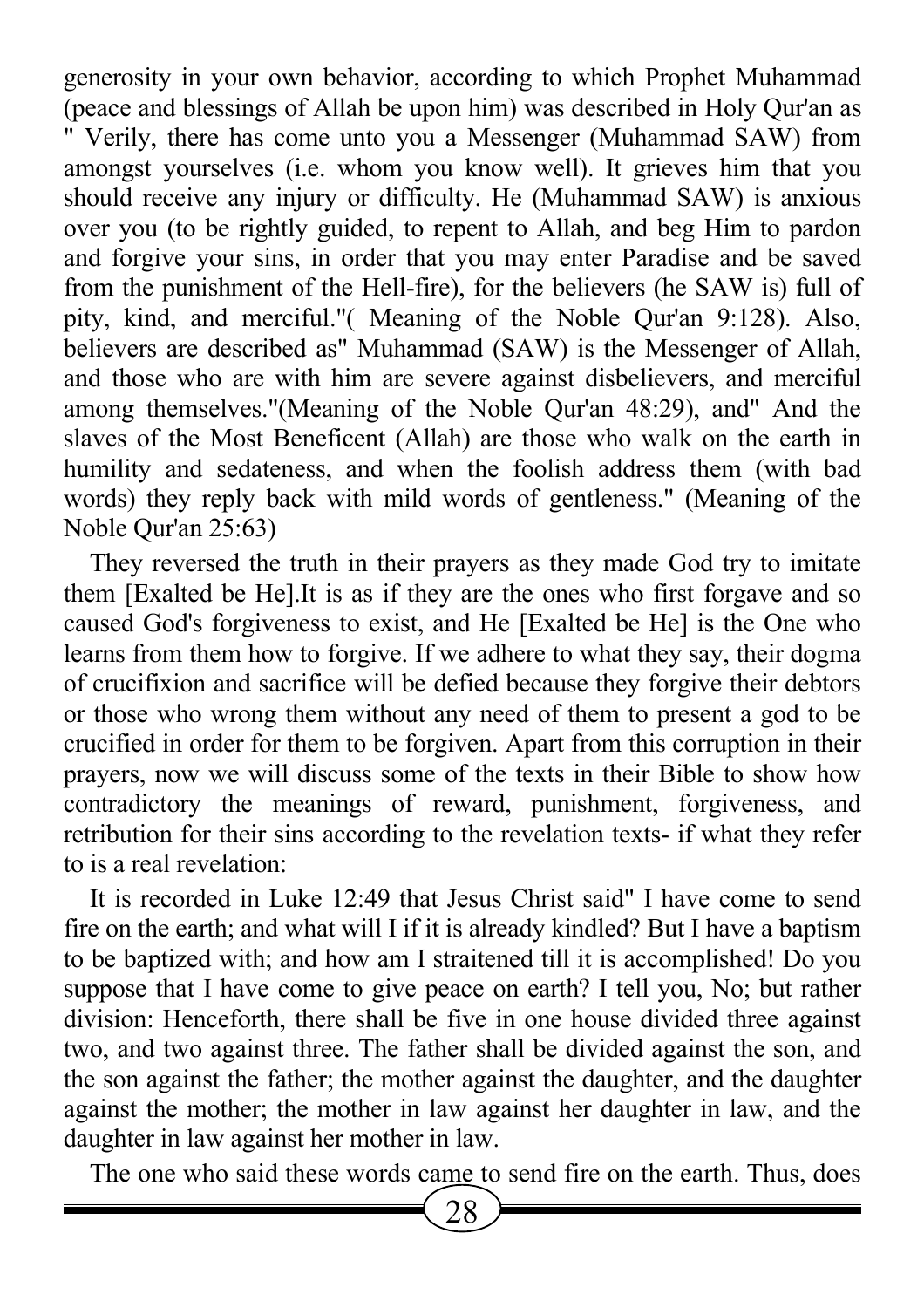this correspond to the claim that he came to be crucified in order to redeem mankind? How far does this correspond with the Qur'anic image stated in the verse:" And your Lord has decreed that you worship none but Him. And that you be dutiful to your parents. If one of them or both of them attain old age in your life, say not to them a word of disrespect, nor shout at them but address them in terms of honour." (Meaning of the Noble Qur'an 17:23), and " Worship Allah and join none with Him in worship, and do good to parents, kinsfolk, orphans, Al-Masakin (the poor), the neighbour who is near of kin, the neighbour who is a stranger, the companion by your side, the wayfarer (you meet), and those (slaves) whom your right hands possess. Verily, Allah does not like such as are proud and boastful" (Meaning of the Noble Qur'an 4:36)

It is recorded in Ezekiel 18:20 "The soul that sins, it shall die. The son shall not bear the iniquity of the father; neither shall the father bear the iniquity of the son: the righteousness of the righteous shall be upon him, and the wickedness of the wicked shall be upon him." It is also recorded in Paul's message to the Romans 2:6, he talks about God saying" Who will render to every man according to his deeds:" and in 11" or there is no respect of persons with God." All these quotations state that everyone shall be rewarded according to his or her own deeds. Ergo, the inevitability of what they call God's Sacrifice- who is Christ- is rootless. All this issue as stated before is but a pagan creed that occurred to the Christian theology since reckoning on the Day of Judgment shall be according to the deeds as stated in the Qur'an and the unchanged texts of the other heavenly texts. The Prophet of Allah said," Do your best and be optimistic since no one enters Paradise by his deeds" The companions said" neither do you, oh Messenger of Allah?" "Neither do I." He answered. (Narrated by Al Bukhary) Ibn Mas'oud also said" You pass al Serat by Allah's Forgiveness, enter Paradise by His mercy and get your status by your deeds." Allah's grace here is a fact that can never be denied, for He created man and blessed him with His thanking guiding him to His path under the shades of "Guide us to the Straight Way." As stated before, man can never give thanks fully to Allah for his countless blessings. Thus, Allah's generosity is sensed when believers enter Paradise and when the blessing is completed when looking at His Gracious Face. All these blessings are but fruits of the divine names of generosity like( The All-Merciful, The Ever-Merciful, The Oft-Forgiving-, The Great-Bestower and The Most- Courteous). No